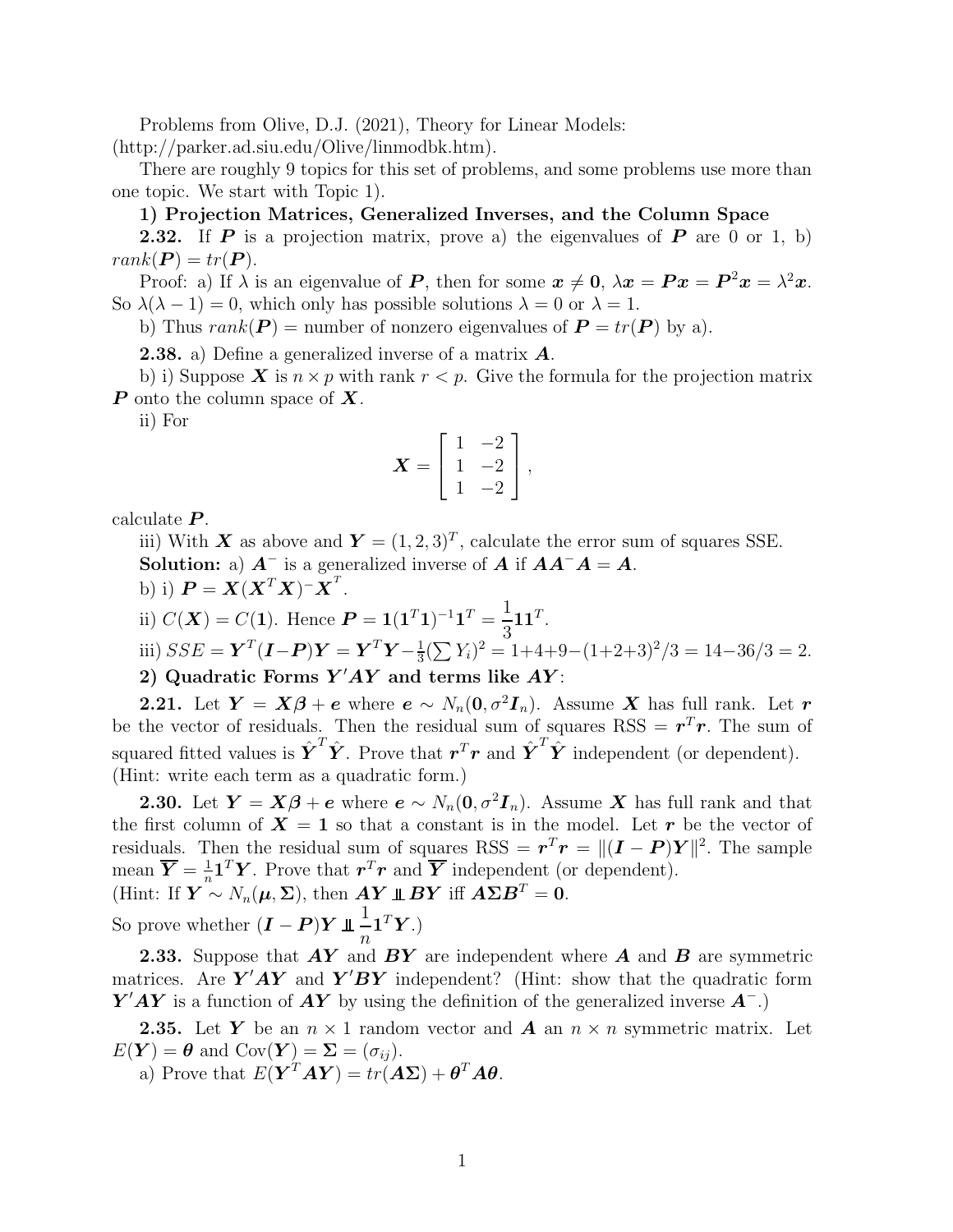b) Let  $E(Y_i) = \theta$  for all i,  $\sigma_{ii} = \sigma^2$  for all i, and  $\sigma_{ij} = \rho \sigma^2$  for  $i \neq j$  where  $-1 <$  $\rho < 1$ . Show that  $\sum_{i} (Y_i - \overline{Y})^2$  is an unbiased estimator of  $\sigma^2(1-\rho)(n-1)$ . Hint: write  $\sum_i (Y_i - \overline{Y})^2 = \boldsymbol{Y}^T \boldsymbol{A} \boldsymbol{Y}$  and use a).

c) Show when  $\sum_i (Y_i - \overline{Y})^2$  and  $\overline{Y}$  are independent if  $\Sigma = \sigma^2 I$ . State the theorems clearly wherever used in your proof.

**Solution:** a) Note that  $E(YY^T) = \Sigma + \theta \theta^T$ . Since the quadratic form is a scalar and the trace is a linear operator,  $E[\boldsymbol{Y}^T \boldsymbol{A} \boldsymbol{Y}] = E[tr(\boldsymbol{Y}^T \boldsymbol{A} \boldsymbol{Y})] = E[tr(\boldsymbol{A} \boldsymbol{Y} \boldsymbol{Y}^T)] =$  $tr(E[\boldsymbol{A}\boldsymbol{Y}\boldsymbol{Y}^T])=tr(\boldsymbol{A}\boldsymbol{\Sigma}+\boldsymbol{A}\boldsymbol{\theta}\boldsymbol{\theta}^T)=tr(\boldsymbol{A}\boldsymbol{\Sigma})+tr(\boldsymbol{A}\boldsymbol{\theta}\boldsymbol{\theta}^T)=tr(\boldsymbol{A}\boldsymbol{\Sigma})+\boldsymbol{\theta}^T\boldsymbol{A}\boldsymbol{\theta}.$ 

b) Note that 
$$
\sum_i (Y_i - \overline{Y})^2
$$
 is the residual sum of squares for the linear model  $Y = 1 + e$ .  
Hence  $\sum_i (Y_i - \overline{Y})^2 = Y^T (I - H)Y = Y^T (I - \frac{1}{n} \mathbf{1} \mathbf{1}^T) Y$  where  $H = \mathbf{1} (\mathbf{1}^T \mathbf{1})^{-1} \mathbf{1}^T$ . Now

 $tr(\mathbf{A}\mathbf{\Sigma}) = tr(\mathbf{\Sigma}) - tr(\frac{1}{n}\mathbf{1}\mathbf{1}^T\mathbf{\Sigma}).$  Now  $\mathbf{1}^T\mathbf{\Sigma} = (\sigma^2[1 + (n-1)\rho], ..., \sigma^2[1 + (n-1)\rho], \mathbf{1}\mathbf{1}^T\mathbf{\Sigma} =$  $\overline{n}$  $(\sigma^2[1 + (n-1)\rho]), \text{ and } tr(\frac{1}{n})$  $\frac{1}{n}11^T\Sigma$ ) =  $\sigma^2[1+(n-1)\rho]$ . So  $tr(\mathbf{A}\Sigma) = n\sigma^2 - \sigma^2[1+(n-1)\rho] =$  $\sigma^2[n-1-(n-1)\rho] = \sigma^2(n-1)(1-\rho)$ . Now  $\boldsymbol{\theta}^T \boldsymbol{A} \boldsymbol{\theta} = \theta \boldsymbol{1}^T(\boldsymbol{I} - \frac{1}{n})$  $\frac{1}{n}$ **11**<sup>T</sup>)**1** =  $\theta^2(n-n^2/n)$  = 0. Hence the result follows by a).

c) Assume  $\bm{Y} \sim N_n(\bm{\theta}, \sigma^2 \bm{I})$ . Then  $\bm{\overline{Y}} = \bm{B} \bm{Y}$  where  $\bm{B} = \frac{1}{n} \bm{1}^T$ . Now  $\bm{Y}^T \bm{A} \bm{Y} =$  $\overline{n}$  $\boldsymbol{Y}^T \boldsymbol{A}^T \boldsymbol{A} \boldsymbol{Y}$ . Hence the two terms are independent if  $\boldsymbol{A} \boldsymbol{Y} \perp \boldsymbol{B} \boldsymbol{Y}$  iff  $\boldsymbol{A} \boldsymbol{B}^T = \boldsymbol{0}$ , but  $\boldsymbol{A}\boldsymbol{B}^T = \frac{1}{\tau}$  $\frac{1}{n}$ **(I** –  $\frac{1}{n}$ n  $\mathbf{1} \mathbf{1}^T) \mathbf{1} =$ 1  $\frac{1}{n}(1-1)=0.$ 

**2.37.** a) For an  $n \times 1$  vector Y with  $E(Y) = \mu$  and  $Cov(Y) = \Sigma$ , show  $E(Y^T A Y) =$  $trace(\mathbf{A}\mathbf{\Sigma}) + \boldsymbol{\mu}^T \mathbf{A} \boldsymbol{\mu}$ . Is normality of  $\boldsymbol{Y}$  necessary here?

b) Consider the full rank linear model  $\mathbf{Y} = \mathbf{X}\boldsymbol{\beta} + \boldsymbol{e}$  where  $\mathbf{X}$  is  $n \times p$ , the first column of **X** is 1,  $\boldsymbol{\beta}$  is  $p \times 1$ , and  $\boldsymbol{e} \sim N_n(\boldsymbol{0}, \sigma^2 \boldsymbol{I})$ .

i) Write down an ANOVA table to test  $(\beta_2, ..., \beta_p)^T = \mathbf{0}$ , giving expressions for the regression sum of squares (SSR) and the error sum of squares (SSE).

ii) Find  $E(SSR)$  and  $E(SSE)$  when  $H_0$  is true.

iii) Derive the distribution of  $SSE/\sigma^2$  if  $H_0$  is true. State any theorems used.

**Solution:** a) Note that  $E(YY^T) = \Sigma + \mu \mu^T$ . Since the quadratic form is a scalar and the trace is a linear operator,  $E[\boldsymbol{Y}^T \boldsymbol{A} \boldsymbol{Y}] = E[tr(\boldsymbol{Y}^T \boldsymbol{A} \boldsymbol{Y})] = E[tr(\boldsymbol{A} \boldsymbol{Y} \boldsymbol{Y}^T)] =$  $tr(E[\boldsymbol{A}\boldsymbol{Y}\boldsymbol{Y}^T]) = tr(\boldsymbol{A}\boldsymbol{\Sigma} + \boldsymbol{A}\boldsymbol{\mu}\boldsymbol{\mu}^T) = tr(\boldsymbol{A}\boldsymbol{\Sigma}) + tr(\boldsymbol{A}\boldsymbol{\mu}\boldsymbol{\mu}^T) = tr(\boldsymbol{A}\boldsymbol{\Sigma}) + \boldsymbol{\mu}^T\boldsymbol{A}\boldsymbol{\mu}.$ Normality is not needed.

 $b)$  i)

Source df  
\n
$$
\frac{\text{SS}}{\text{Regression p-1} \quad SSR = \mathbf{Y}^T(\mathbf{P} - \frac{1}{n}\mathbf{1}\mathbf{1}^T)\mathbf{Y} \quad \text{MSR} \quad F_0 = \frac{MSR}{MSE} \quad \text{for } H_0:
$$
\nResidual n-p 
$$
SSE = \mathbf{Y}^T(\mathbf{I} - \mathbf{P})\mathbf{Y} \quad \text{MSE} \quad \beta_2 = \cdots = \beta_p = 0
$$
\n*ii)*  $E(MSE) = \sigma^2$ , so  $E(SSE) = (n - p)\sigma^2$ . By a)\n
$$
E(SSR) = \boldsymbol{\beta}^T \mathbf{X}^T (\mathbf{P} - \frac{\mathbf{1}\mathbf{1}^T}{n}) \mathbf{X} \boldsymbol{\beta} + tr[\sigma^2 (\mathbf{P} - \frac{\mathbf{1}\mathbf{1}^T}{n})] = \boldsymbol{\beta}^T \mathbf{X}^T (\mathbf{P} - \frac{\mathbf{1}\mathbf{1}^T}{n}) \mathbf{X} \boldsymbol{\beta} + \sigma^2 (p - 1).
$$
\nWhen  $H_0$  is true  $\mathbf{X} \boldsymbol{\beta} = \mathbf{1} \beta_1$  and  $E(SSR) = \sigma^2 (p - 1)$ .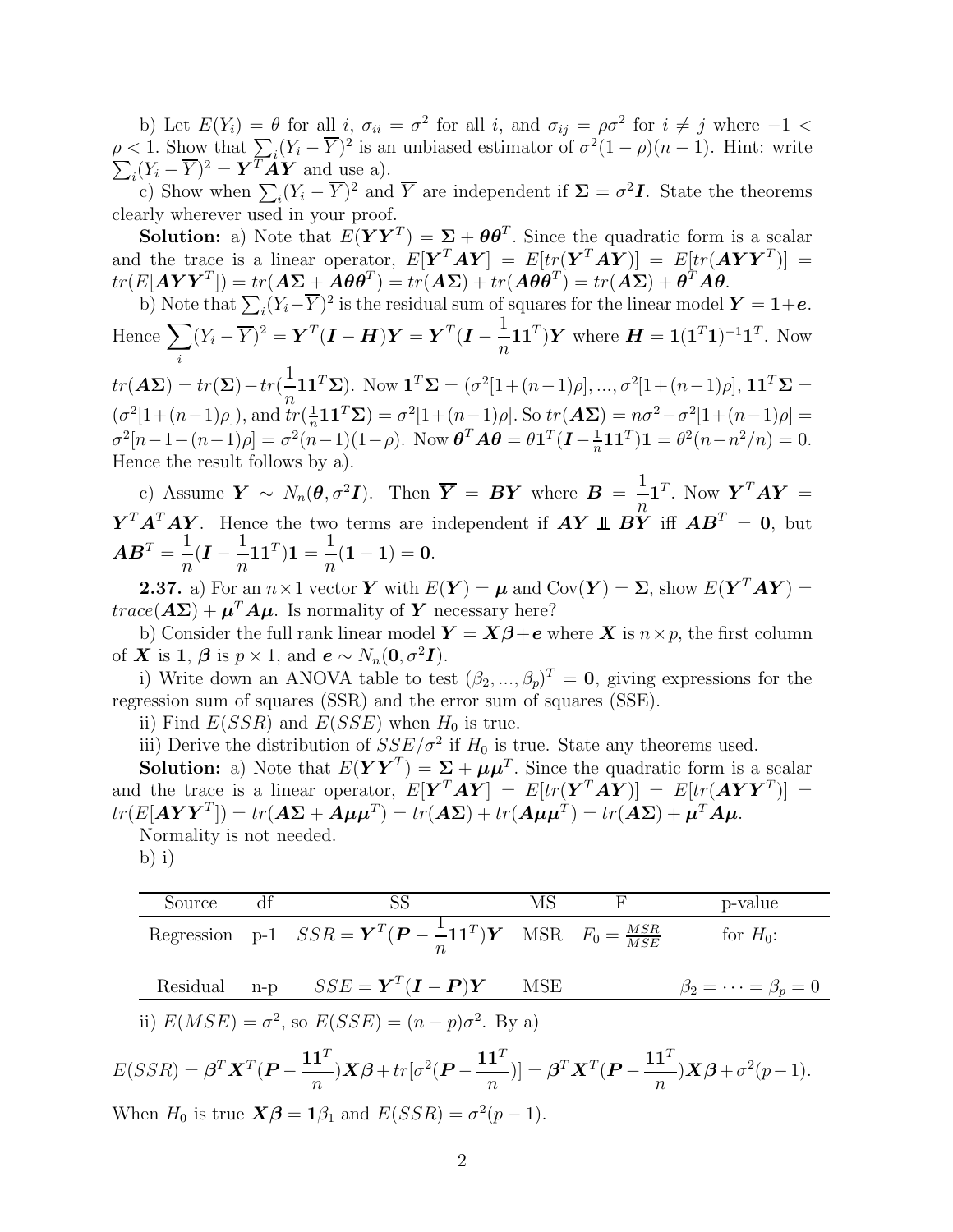iii) By Theorem 2.14 g), if  $\boldsymbol{Y} \sim N_n(\boldsymbol{\mu}, \sigma^2 \boldsymbol{I})$  then  $\frac{\boldsymbol{Y}^T \boldsymbol{A} \boldsymbol{Y}}{\sigma^2}$  $\frac{d\boldsymbol{Y}}{\sigma^2} \sim \chi^2 \left( \boldsymbol{\xi} \right)$ r,  $\boldsymbol{\mu}^T\boldsymbol{A}\boldsymbol{\mu}$  $2\sigma^2$ ) iff  $\boldsymbol{A}$  is idempotent with rank $(A) = tr(A) = r$ .

This theorem applies to  $SSE/\sigma^2$  with  $\mathbf{A} = \mathbf{I} - \mathbf{P}$ ,  $r = n - p$ , and  $\mathbf{\mu} = \mathbf{X}\boldsymbol{\beta}$ . Then  $\mu^T(I-P)\mu=0$  since  $PX=X$ . Hence  $SSE/\sigma^2 \sim \chi^2(n-p,0) \sim \chi^2_{n-p}$ .

**2.40.** Let  $Y \sim N_n(\mu, \Sigma)$  where  $\Sigma > 0$ , and let A be a symmetric matrix.

a) State the necessary and sufficient condition(s) for  $\bm{Y}^T\bm{A}\bm{Y}$  to be a chi-square random variable.

b) Suppose  $rank(\Sigma) = n$  and  $B\Sigma A = 0$  where B is a  $q \times n$  matrix. Prove that  $\boldsymbol{Y}^T \boldsymbol{A} \boldsymbol{Y}$  and  $\boldsymbol{B} \boldsymbol{Y}$  are independent.

c) If  $\mu = \mu \mathbf{1}$  and  $\Sigma = \sigma^2 \mathbf{I}$  where  $\sigma^2 > 0$ , prove that

 $Y =$ 1 n  $\sum_{n=1}^{\infty}$  $i=1$  $Y_i$  and  $\frac{1}{\pi}$  $n-1$  $\sum_{n=1}^{\infty}$  $i=1$  $(Y_i - \overline{Y})^2$  are independent.

**Solution:** a)  $\boldsymbol{Y}^T \boldsymbol{A} \boldsymbol{Y} \sim \chi^2(rank(\boldsymbol{A}))$  iff  $\boldsymbol{A} \boldsymbol{\Sigma}$  is idempotent and  $\boldsymbol{\mu}^T \boldsymbol{A} \boldsymbol{\mu} = 0$  by Theorem 2.13.

b) This proof similar to the proof of Theorem 2.8. Let  $u = AY$  and  $w = BY$ . Then  $AY \perp\!\!\!\perp BY$  iff  $\text{Cov}(\boldsymbol{w},\boldsymbol{u}) = B\Sigma A = 0$ . Thus  $AY \perp\!\!\!\perp BY$ .

 $\mathrm{Let}\ g(\boldsymbol A\boldsymbol Y)=\dot{\boldsymbol Y}^T\dot{\boldsymbol A}^T\dot{\boldsymbol A}^-\boldsymbol A\boldsymbol Y=\boldsymbol Y^T\boldsymbol A\boldsymbol A^-\boldsymbol A\boldsymbol Y=\boldsymbol Y^T\boldsymbol A\boldsymbol Y. \ \mathrm{Then}\ g(\boldsymbol A\boldsymbol Y)=\boldsymbol Y^T\boldsymbol A\boldsymbol Y\boldsymbol{\perp}\boldsymbol B\boldsymbol Y$ since  $AY \perp \!\!\!\perp BY$ .

c)  $\overline{Y} = \mathbf{1}^T \mathbf{Y}/n$  and  $\sum_{i=1}^n (Y_i - \overline{Y})^2 = \mathbf{Y}^T (\mathbf{I} - \mathbf{P}_1) \mathbf{Y}$  where  $\mathbf{P}_1 = \mathbf{1} \mathbf{1}^T/n$  is the projection matrix on  $C(1)$  since  $\sum_{i=1}^{n}(Y_i-\overline{Y})^2$  is the residual sum of squares for the model  $Y = 1\mu + e$  with least squares estimator  $\mu = \overline{Y}$ . Hence the quantities are independent if  $BY = \mathbf{1}^T Y$  and  $\mathbf{Y}^T A Y = \mathbf{Y}^T (I - P_1) Y$  are independent, or if  $\mathbf{1}^T I (I - P_1) = 0$  by b). This result holds since  $\mathbf{1}^T \boldsymbol{P}_1 = \mathbf{1}^T$  since  $\boldsymbol{P}_1$  is the projection matrix on  $C(\mathbf{1})$  means  $P_1 1 = 1.$ 

**2.42.** a) Suppose  $Y \sim N_n(\mu, \Sigma)$ . Let **A** be an  $n \times n$  symmetric matrix.

i) Show  $E[(\boldsymbol{Y}-\boldsymbol{\mu})^T\boldsymbol{A}(\boldsymbol{Y}-\boldsymbol{\mu})]=tr(\boldsymbol{A}\boldsymbol{\Sigma})$ . Is normality of  $\boldsymbol{Y}$  necessary here?

ii) State a necessary and sufficient condition for  $(Y - \mu)^T A (Y - \mu)$  to be a chi-square random variable.

iii) State a necessary and sufficient condition for  $(Y - \mu)^T A (Y - \mu)$  and  $BY$  to be independent where **B** is an  $q \times n$  matrix.

b) Suppose  $\mathbf{Y} \sim N_n(\mathbf{X}\boldsymbol{\beta}, \sigma^2 \mathbf{I})$  where  $\mathbf{X}$  is an  $n \times p$  matrix of rank p and  $\boldsymbol{\beta}$  is  $p \times 1$ . i) Derive the distribution of  $\frac{1}{1}$  $\frac{1}{\sigma}(\boldsymbol{I} - \boldsymbol{H})\boldsymbol{Y}$  where  $\boldsymbol{H}$  is the projection matrix onto the column space  $C(\mathbf{X})$ .

ii) Derive the distribution of  $u =$  $\bm{Y}^T(\bm{I}-\bm{H})\bm{Y}$  $\frac{1}{\sigma^2}$ .

iii) Show that u and  $v = HY$  are independent.

Solution: Note that  $H = P$  and that  $Z = Y - \mu \sim N_n(0, \Sigma)$ .

a) i)  $E[(\boldsymbol{Y}-\boldsymbol{\mu})^T\boldsymbol{A}(\boldsymbol{Y}-\boldsymbol{\mu})] = E[\boldsymbol{Z}^T\boldsymbol{A}\boldsymbol{Z}] = tr(\boldsymbol{A}\boldsymbol{\Sigma}) + \boldsymbol{0}^T\boldsymbol{A}\boldsymbol{0} = tr(\boldsymbol{A}\boldsymbol{\Sigma})$  by Theorem 2.5 using  $E(\mathbf{Z}) = 0$ .

Alternatively,  $E(\mathbf{Z}\mathbf{Z}^T) = \Sigma$  since  $E(\mathbf{Z}) = 0$ . Since the quadratic form is a scalar and the trace is a linear operator,  $E[\mathbf{Z}^T \mathbf{A} \mathbf{Z}] = E[tr(\mathbf{Z}^T \mathbf{A} \mathbf{Z})] = E[tr(\mathbf{A} \mathbf{Z} \mathbf{Z}^T)] =$  $tr(E[\mathbf{AZZ}^T]) = tr(\mathbf{AZ}).$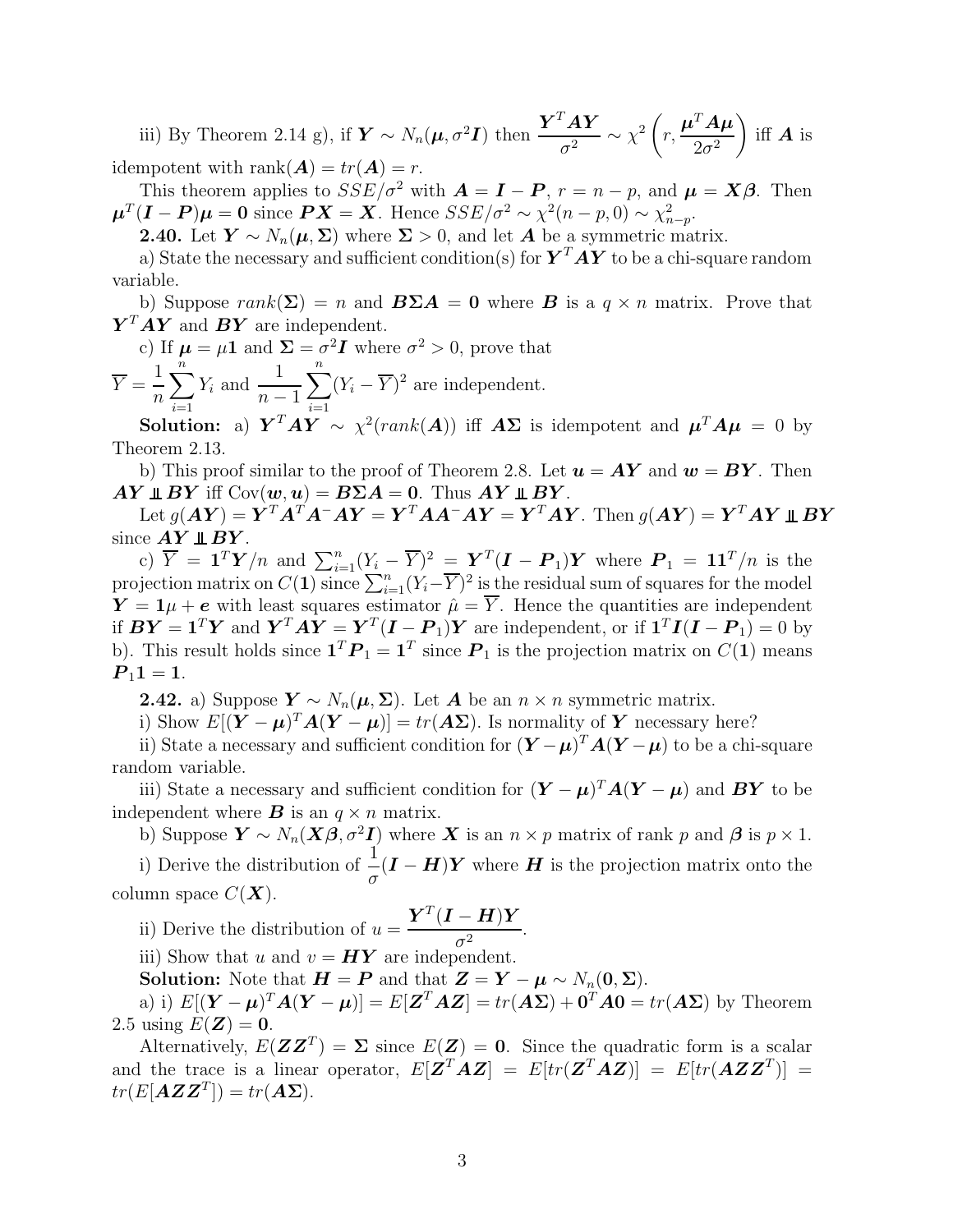Normality is not needed for this result.

- ii)  $\mathbf{A}\Sigma$  is idempotent by Theorem 2.13.
- iii)  $\mathbf{B} \Sigma \mathbf{A} = \mathbf{0}$  (or  $\mathbf{A} \Sigma \mathbf{B}^T = \mathbf{0}$ ) by Theorem 2.8.

b) i) 
$$
\frac{1}{\sigma}(\mathbf{I} - \mathbf{H})\mathbf{Y} \sim N_n(\frac{1}{\sigma}(\mathbf{I} - \mathbf{H})\mathbf{X}\boldsymbol{\beta}, \frac{1}{\sigma}(\mathbf{I} - \mathbf{H})\sigma^2 \mathbf{I} \frac{1}{\sigma}(\mathbf{I} - \mathbf{H}) \sim N_n(\mathbf{0}, \mathbf{I} - \mathbf{H})
$$
 since  

$$
\mathbf{H}\mathbf{X} = \mathbf{X}.
$$

ii) By Theorem 2.14 g), if  $\boldsymbol{Y} \sim N_n(\boldsymbol{\mu}, \sigma^2 \boldsymbol{I})$  then  $\frac{\boldsymbol{Y}^T \boldsymbol{A} \boldsymbol{Y}}{\sigma^2}$  $\frac{d^{2}A\boldsymbol{Y}}{\sigma^{2}}\sim\chi^{2}\left(\boldsymbol{\beta}\right)$ r,  $\boldsymbol{\mu}^T\boldsymbol{A}\boldsymbol{\mu}$  $2\sigma^2$  $\setminus$ iff  $\boldsymbol{A}$  is idempotent with  $\text{rank}(\mathbf{A}) = tr(\mathbf{A}) = r$ .

This theorem applies to  $u =$  $\bm{Y}^T(\bm{I}-\bm{H})\bm{Y}$  $\frac{(-1)^n}{\sigma^2} = SSE/\sigma^2$  with  $\mathbf{A} = \mathbf{I} - \mathbf{H}$ ,  $r = n - p$ , and  $\mu = X\beta$ . Then  $\mu^T(I-H)\mu = 0$  since  $HX = X$ . Hence  $SSE/\sigma^2 \sim \chi^2(n-p,0) \sim$  $\chi^2_{n-p}$ .

iii) By Theorem 2.8 b), independence follows since  $H(I - H) = 0$ .

## 3) MLE:

Also see 2.36 d) under Topic 4) LS estimators for  $p \leq 2$ .

**2.1.** Suppose  $Y_i = \boldsymbol{x}_i^T \boldsymbol{\beta} + e_i$  for  $i = 1, ..., n$  where the errors are independent  $N(0, \sigma^2)$ . Then the likelihood function is

$$
L(\boldsymbol{\beta}, \sigma^2) = (2\pi\sigma^2)^{-n/2} \exp\left(\frac{-1}{2\sigma^2} \|\mathbf{Y} - \mathbf{X}\boldsymbol{\beta}\|^2\right).
$$

a) Since the least squares estimator  $\hat{\boldsymbol{\beta}}$  minimizes  $\|\boldsymbol{Y} - \boldsymbol{X}\boldsymbol{\beta}\|^2$ , show that  $\hat{\boldsymbol{\beta}}$  is the MLE of  $\beta$ .

b) Then find the MLE  $\hat{\sigma}^2$  of  $\sigma^2$ .

**Solution:** a) For fixed  $\sigma^2$ , maximizing the likelihood is equivalent to maximizing

$$
\exp\left(\frac{-1}{2\sigma^2} \|\boldsymbol{y} - \boldsymbol{X}\boldsymbol{\beta}\|^2\right),\
$$

which is equivalent to minimizing  $||\mathbf{y} - \mathbf{X}\boldsymbol{\beta}||^2$ . So  $\hat{\boldsymbol{\beta}}$  maximizes  $L(\boldsymbol{\beta}, \sigma^2)$  regardless of the value of  $\sigma^2 > 0$ . Hence  $\hat{\boldsymbol{\beta}}$  is the MLE of  $\boldsymbol{\beta}$ .

b) Let  $Q = ||\mathbf{y} - \mathbf{X}\hat{\boldsymbol{\beta}}||^2$ . Then the MLE of  $\sigma^2$  can be found by maximizing the log profile likelihood  $\log(L_P(\sigma^2))$  where

$$
L_P(\sigma^2) = \frac{1}{(2\pi\sigma^2)^{n/2}} \exp\left(\frac{-1}{2\sigma^2}Q\right).
$$

Let  $\tau = \sigma^2$ . Then

$$
\log(L_p(\sigma^2)) = c - \frac{n}{2}\log(\sigma^2) - \frac{1}{2\sigma^2}Q,
$$

and

$$
log(L_p(\tau)) = c - \frac{n}{2}log(\tau) - \frac{1}{2\tau}Q.
$$

Hence

$$
\frac{d \log(L_P(\tau))}{d \tau} = \frac{-n}{2\tau} + \frac{Q}{2\tau^2} \stackrel{set}{=} 0
$$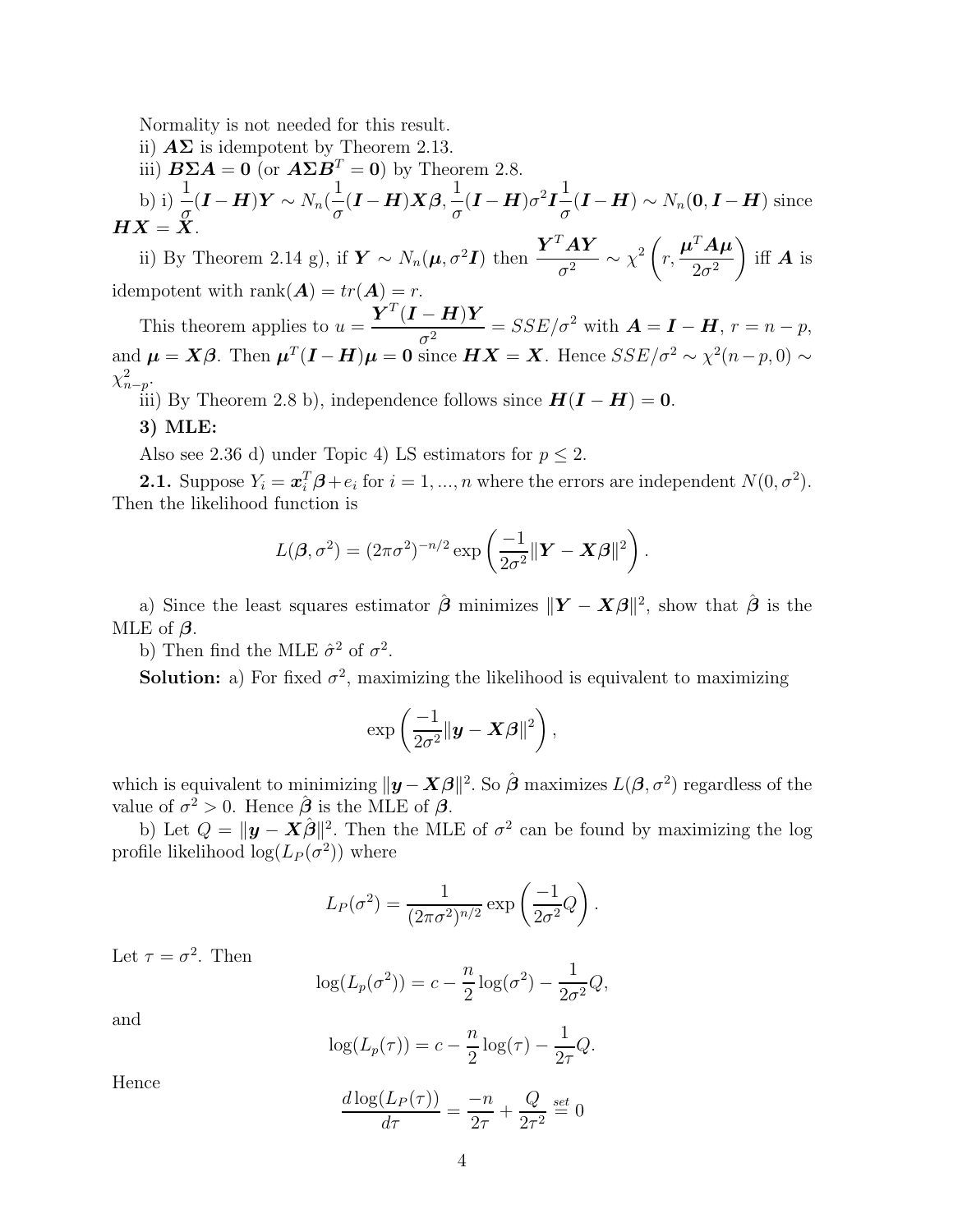or  $-n\tau + Q = 0$  or  $n\tau = Q$  or

$$
\hat{\tau} = \frac{Q}{n} = \hat{\sigma}^2 = \frac{\sum_{i=1}^n r_i^2}{n} = \frac{n-p}{n} MSE,
$$

which is a unique solution.

Now

$$
\frac{d^2 \log(L_P(\tau))}{d\tau^2} = \frac{n}{2\tau^2} - \frac{2Q}{2\tau^3}\bigg|_{\tau=\hat{\tau}} = \frac{n}{2\hat{\tau}^2} - \frac{2n\hat{\tau}}{2\hat{\tau}^3} = \frac{-n}{2\hat{\tau}^2} < 0.
$$

Thus  $\hat{\sigma}^2$  is the MLE of  $\sigma^2$ .

Variant: Recognize that the least squares estimator  $\hat{\boldsymbol{\beta}}$  minimizes  $\|\boldsymbol{Y} - \boldsymbol{X}\boldsymbol{\beta}\|^2 =$  $(Y - X\beta)^T(Y - \overline{X}\beta)$ . Then show  $\hat{\beta}$  is the MLE of  $\beta$ .

**2.2.** Suppose  $Y_i = \boldsymbol{x}_i^T \boldsymbol{\beta} + e_i$  for  $i = 1, ..., n$  where the errors are iid double exponential  $(0, \sigma)$  with  $\sigma > 0$ . Then the likelihood function is

$$
L(\boldsymbol{\beta}, \sigma) = \frac{1}{2^n} \frac{1}{\sigma^n} \exp(\frac{-1}{\sigma} \sum_{i=1}^n |Y_i - \boldsymbol{x}_i^T \boldsymbol{\beta}|).
$$

Suppose that  $\tilde{\boldsymbol{\beta}}$  is a minimizer of  $Q(\boldsymbol{\beta}) = \sum_{i=1}^n |Y_i - \boldsymbol{x}_i^T \boldsymbol{\beta}|.$ 

a) By direct maximization, show that  $\tilde{\beta}$  is an MLE of  $\beta$  regardless of the value of  $\sigma$ .

b) Find an MLE of  $\sigma$  by maximizing

$$
L_P(\sigma) \equiv L(\tilde{\boldsymbol{\beta}}, \sigma) = \frac{1}{2^n} \frac{1}{\sigma^n} \exp(\frac{-1}{\sigma} \sum_{i=1}^n |Y_i - \boldsymbol{x}_i^T \tilde{\boldsymbol{\beta}}|).
$$

**2.3.** Suppose  $Y_i = \boldsymbol{x}_i^T \boldsymbol{\beta} + e_i$  where the errors are independent  $N(0, \sigma^2/W_i)$  where  $W_i > 0$  are known constants. Then the likelihood function is

$$
L(\boldsymbol{\beta}, \sigma^2) = \left(\prod_{i=1}^n \sqrt{W_i}\right) \left(\frac{1}{\sqrt{2\pi}}\right)^n \frac{1}{\sigma^n} \exp\left(\frac{-1}{2\sigma^2} \sum_{i=1}^n W_i (y_i - \boldsymbol{x}_i' \boldsymbol{\beta})^2\right).
$$

a) Suppose that  $\hat{\boldsymbol{\beta}}_W$  minimizes  $\sum_{i=1}^n W_i(y_i - \boldsymbol{x}_i^t \boldsymbol{\beta})^2$ . By direct maximization, show that  $\hat{\beta}_W$  is the MLE of  $\beta$  regardless of the value of  $\sigma$ .

b) Then find the MLE  $\hat{\sigma}^2$  of  $\sigma^2$ .

**2.4.** Suppose  $\mathbf{Y} \sim N_n(\mathbf{X}\boldsymbol{\beta}, \sigma^2 \mathbf{V})$  for known positive definite  $n \times n$  matrix  $\mathbf{V}$ . Then the likelihood function is

$$
L(\boldsymbol{\beta}, \sigma^2) = \left(\frac{1}{\sqrt{2\pi}}\right)^n \frac{1}{|\mathbf{V}|^{1/2}} \frac{1}{\sigma^n} \exp\left(\frac{-1}{2\sigma^2} (\mathbf{y} - \mathbf{X}\boldsymbol{\beta})^T \mathbf{V}^{-1} (\mathbf{y} - \mathbf{X}\boldsymbol{\beta})\right).
$$

a) Suppose that  $\hat{\beta}_G$  minimizes  $(y - X\beta)^T V^{-1}(y - X\beta)$ . Show that  $\hat{\beta}_G$  is the MLE of  $\beta$ .

b) Find the MLE  $\hat{\sigma}^2$  of  $\sigma^2$ .

**2.14.** Suppose  $Y_i = \boldsymbol{x}_i^T \boldsymbol{\beta} + e_i$  with  $Q(\boldsymbol{\beta}) \geq 0$ . Let  $c_n$  be a constant that does not depend on  $\beta$  or  $\sigma$ . Suppose the likelihood function is

$$
L(\boldsymbol{\beta}, \sigma) = c_n \frac{1}{\sigma^n} \exp \left( \frac{-1}{\sigma} Q(\boldsymbol{\beta}) \right).
$$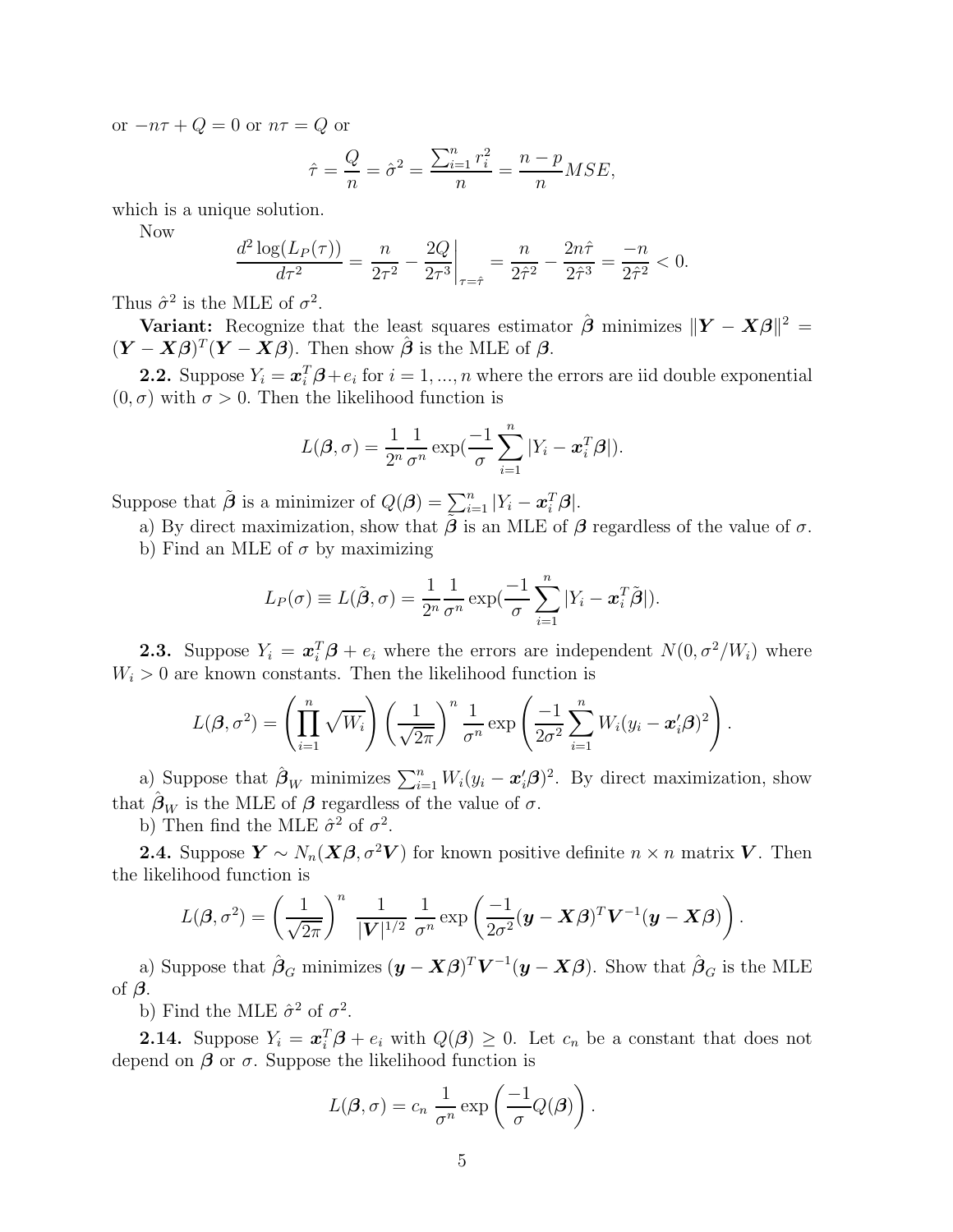a) Suppose that  $\hat{\beta}_Q$  minimizes  $Q(\beta)$ . Show that  $\hat{\beta}_Q$  is an MLE of  $\beta$ .

b) Then find an MLE  $\hat{\sigma}$  of  $\sigma$ .

**Solution:** a) For fixed  $\sigma > 0$ ,  $L(\beta, \sigma^2)$  is maximized by minimizing  $Q(\beta) \geq 0$ . So  $\hat{\boldsymbol{\beta}}_Q$  maximizes  $\hat{L}(\boldsymbol{\beta}, \sigma^2)$  regardless of the value of  $\sigma^2 > 0$ . So  $\hat{\boldsymbol{\beta}}_Q$  is the MLE.

b) Let  $Q = Q(\hat{\beta}_Q)$ . Then the MLE  $\hat{\sigma}^2$  is found by maximizing the profile likelihood,

 $L_p(\sigma^2) = L(\hat{\boldsymbol{\beta}}_Q, \sigma^2) = c_n$ 1  $\frac{1}{\sigma^n} \exp\left(\frac{-1}{2\sigma^2}\right)$  $\frac{1}{2\sigma^2}Q$  $\setminus$ . Let  $\tau = \sigma^2$ . The  $L_p(\tau) = c_n$ 1  $\frac{1}{\tau^{n/2}} \exp\left(\frac{-1}{2\tau}\right)$  $2\tau$  $\,Q$  $\setminus$ , and the log profile likelihood  $\log L_p(\tau) = d$ n  $\frac{\pi}{2} \log(\tau)$  –  $\,Q$  $2\tau$ . Thus

$$
\frac{d \log L_p(\tau)}{d\tau} = \frac{-n}{2\tau} + \frac{Q}{2\tau^2} \stackrel{\text{set}}{=} 0
$$

or  $-n\tau + Q = 0$  or  $\hat{\tau} = \hat{\sigma}^2 = Q/n$ , unique. Then

$$
\frac{d^2 \log L_p(\tau)}{d\tau^2} = \frac{n}{2\tau^2} - \frac{2Q}{2\tau^3}\bigg|_{\hat{\tau}} = \frac{n}{2\tau^2} - \frac{2n\hat{\tau}}{2\hat{\tau}^3} = \frac{-n}{2\hat{\tau}^2} < 0
$$

which proves that  $\hat{\sigma}^2$  is the MLE of  $\sigma^2$ .

**2.15.** Suppose  $Y_i = \boldsymbol{x}_i^T \boldsymbol{\beta} + e_i$  with  $Q(\boldsymbol{\beta}) \geq 0$ . Let  $c_n$  be a constant that does not depend on  $\beta$  or  $\sigma^2$ . Suppose the likelihood function is

$$
L(\boldsymbol{\beta}, \sigma^2) = c_n \frac{1}{\sigma^n} \exp \left( \frac{-1}{2\sigma^2} Q(\boldsymbol{\beta}) \right).
$$

a) Suppose that  $\hat{\beta}_Q$  minimizes  $Q(\boldsymbol{\beta})$ . By direct maximization, show that  $\hat{\beta}_Q$  is the MLE of  $\beta$  regardless of the value of  $\sigma$ .

b) Then find the MLE  $\hat{\tau} = \hat{\sigma}^2$  of  $\sigma^2 = \tau$  by maximizing

$$
L_P(\tau) \equiv L(\hat{\boldsymbol{\beta}}_Q, \tau) = c_n \frac{1}{\tau^{n/2}} \exp(\frac{-1}{2\tau} Q(\hat{\boldsymbol{\beta}})).
$$

**2.41.** Let  $Y = X\beta + e$  where  $e \sim N_n(0, \sigma^2 I)$ , X is an  $n \times p$  matrix of rank p, and  $\beta$  is a  $p \times 1$  vector.

a) Write down (do not derive) the MLEs of  $\beta$  and  $\sigma^2$ .

b) If  $\hat{\sigma}^2$  is the MLE of  $\sigma^2$ , derive the distribution of  $(n-p)\hat{\sigma}^2/\sigma^2$ .

c) Prove that  $\hat{\boldsymbol{\beta}}$  (MLE of  $\boldsymbol{\beta}$ ) and  $\hat{\sigma}^2$  are independent.

d) Now suppose  $e \sim N_n(0, \sigma^2 V)$  where V is a known positive definite matrix. Write down the MLE of  $\beta$ .

**Solution:** a) 
$$
\hat{\boldsymbol{\beta}} = (\boldsymbol{X}^T \boldsymbol{X})^{-1} \boldsymbol{X}^T \boldsymbol{Y}
$$
 and  $\hat{\sigma}^2 = \frac{1}{n} \sum_{i=1}^n r_i^2 = \frac{1}{n} SSE = \frac{1}{n} \boldsymbol{Y}^T (\boldsymbol{I} - \boldsymbol{P}) \boldsymbol{Y}$ .  
b) By Theorem 2.14 g), if  $\boldsymbol{Y} \sim N_n(\boldsymbol{\mu}, \sigma^2 \boldsymbol{I})$  then  $\frac{\boldsymbol{Y}^T \boldsymbol{A} \boldsymbol{Y}}{\sigma^2} \sim \chi^2 \left(r, \frac{\boldsymbol{\mu}^T \boldsymbol{A} \boldsymbol{\mu}}{2\sigma^2}\right)$  iff  $\boldsymbol{A}$  is  
idempotent with rank $(\boldsymbol{A}) = tr(\boldsymbol{A}) = r$ .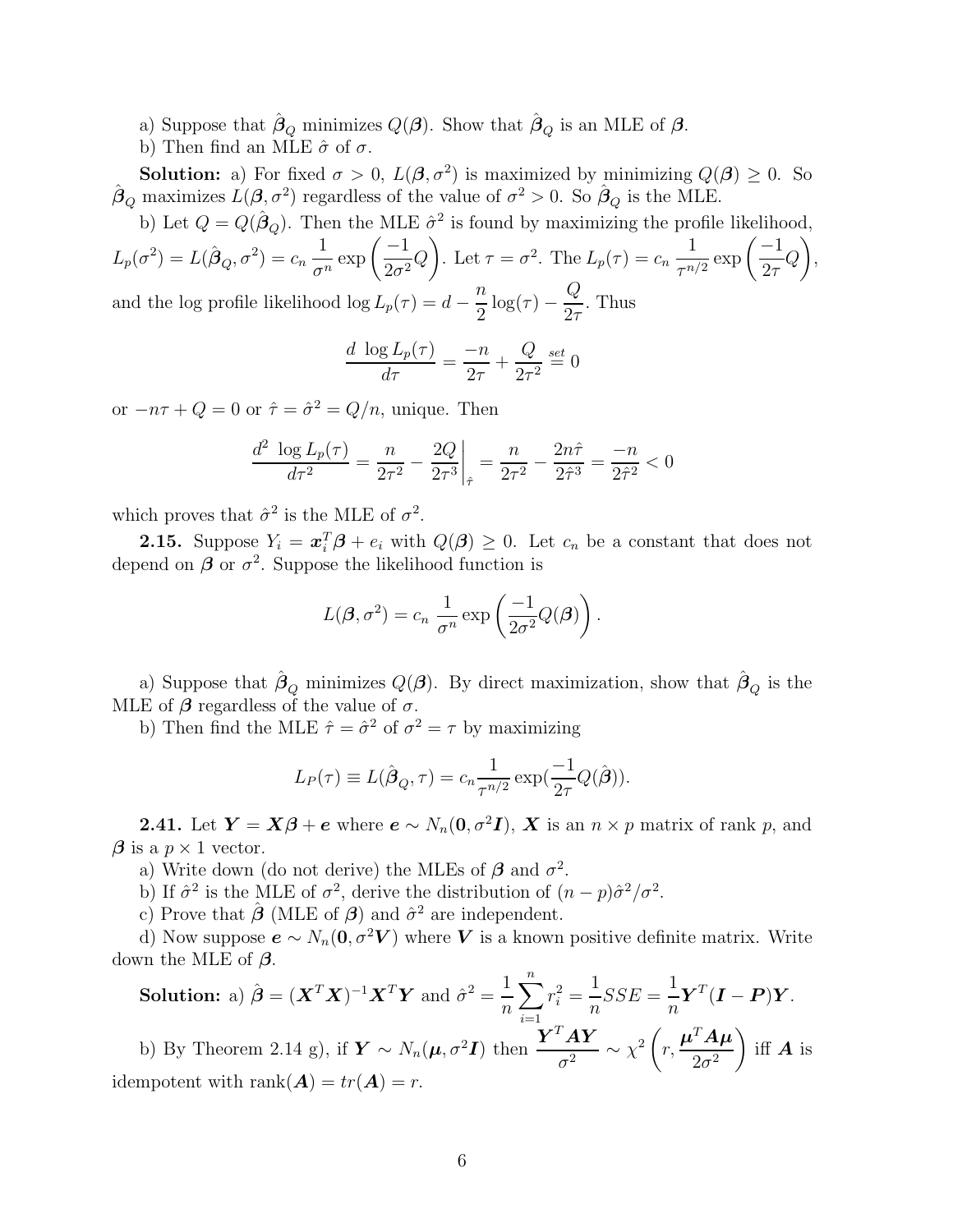This theorem applies to  $SSE/\sigma^2$  with  $\mathbf{A} = \mathbf{I} - \mathbf{P}$ ,  $r = n - p$ , and  $\mathbf{\mu} = \mathbf{X}\boldsymbol{\beta}$ . Then  $\mu^T(I-P)\mu=0$  since  $PX=X$ . Hence  $SSE/\sigma^2 \sim \chi^2(n-p,0) \sim \chi^2_{n-p}$ . Thus

$$
(n-p)\hat{\sigma}^2/\sigma^2 = \frac{n-p}{n} \frac{SSE}{\sigma^2} \sim \frac{n-p}{n} \chi^2_{n-p}.
$$

c)  $BY \perp Y^TAY$  if  $BA = 0$  by Theorem 2.8 b). Here  $BA = (X^TX)^{-1}X^T(I-P) =$ **0** since  $\mathbf{X}^T \mathbf{P} = \mathbf{X}^T$ . Thus the MLEs are independent.

d) The MLE is the generalized least squares estimator  $\hat{\boldsymbol{\beta}} = (\boldsymbol{X}^T \boldsymbol{V}^{-1} \boldsymbol{X})^{-1} \boldsymbol{X}^T \boldsymbol{V}^{-1} \boldsymbol{Y}$ .

**2.43.** Consider the regression model  $y_i = \beta x_i + e_i$  for  $i = 1, ..., n$  where the  $e_i$  are iid  $N(0, \sigma^2)$ .

a) Derive the least squares estimator of  $\beta$ .

b) Write down an unbiased estimator of  $\sigma^2$ .

c) Derive the maximum likelihood estimators of  $\beta$  and  $\sigma^2$ .

**Solution:** a)  $Q(\beta) = \sum_{i=1}^{n} (y_i - \beta x_i)^2$ . By the chain rule,

$$
\frac{dQ(\beta)}{d\beta} = -2\sum_{i=1}^{n} (y_i - \beta x_i)x_i.
$$

Setting the derivative equal to 0 and calling the unique solution  $\hat{\beta}$  gives  $\sum_{i=1}^{n} x_i y_i =$  $\hat{\beta} \sum_{i=1}^{n} x_i^2$  or

$$
\hat{\beta} = \frac{\sum_{i=1}^{n} x_i y_i}{\sum_{i=1}^{n} x_i^2}.
$$

b) 
$$
MSE = \frac{1}{n-1} \sum_{i=1}^{n} r_i^2
$$
 since  $p = 1$ .

c) Since  $y_i \sim N(x_i \beta, \sigma^2)$ , the likelihood function

$$
L(\beta, \sigma^2) = \prod_{i=1}^n f_{y_i}(y_i) = \prod_{i=1}^n \frac{1}{\sqrt{2\pi}} \frac{1}{\sigma} \exp[\frac{-1}{2\sigma^2}(y_i - x_i\beta)^2] = c_n \frac{1}{\sigma^n} \exp[\frac{-1}{2\sigma^2} \sum_{i=1}^n (y_i - x_i\beta)^2] = c_n \frac{1}{\sigma^n} \exp[\frac{-1}{2\sigma^2} Q(\beta)]
$$

where  $Q(\beta)$  is the least squares criterion. For fixed  $\sigma > 0$ , maiximizing  $L(\beta, \sigma)$  is equivalent to minimizing the least squares criterion  $Q(\boldsymbol{\beta})$ . Thus  $\hat{\beta}$  from a) is the MLE of  $\beta$ . To find the MLE of  $\sigma^2$ , use the profile likelihood function

$$
L_p(\sigma^2) = L_p(\tau) = c_n \frac{1}{\sigma^n} \exp[\frac{-1}{2\sigma^2} Q] = c_n \frac{1}{\tau^{n/2}} \exp[\frac{-1}{2\tau} Q]
$$

where  $Q = Q(\hat{\beta})$ . Then the log profile likelihood function

$$
\log(L_p(\tau)) = d_n - \frac{n}{2} \log(\tau) - \frac{Q}{2\tau},
$$
  
and 
$$
\frac{d}{d\tau} \log(L_p(\tau)) = \frac{-n}{2\tau} + \frac{Q}{2\tau^2} \stackrel{\text{set}}{=} 0.
$$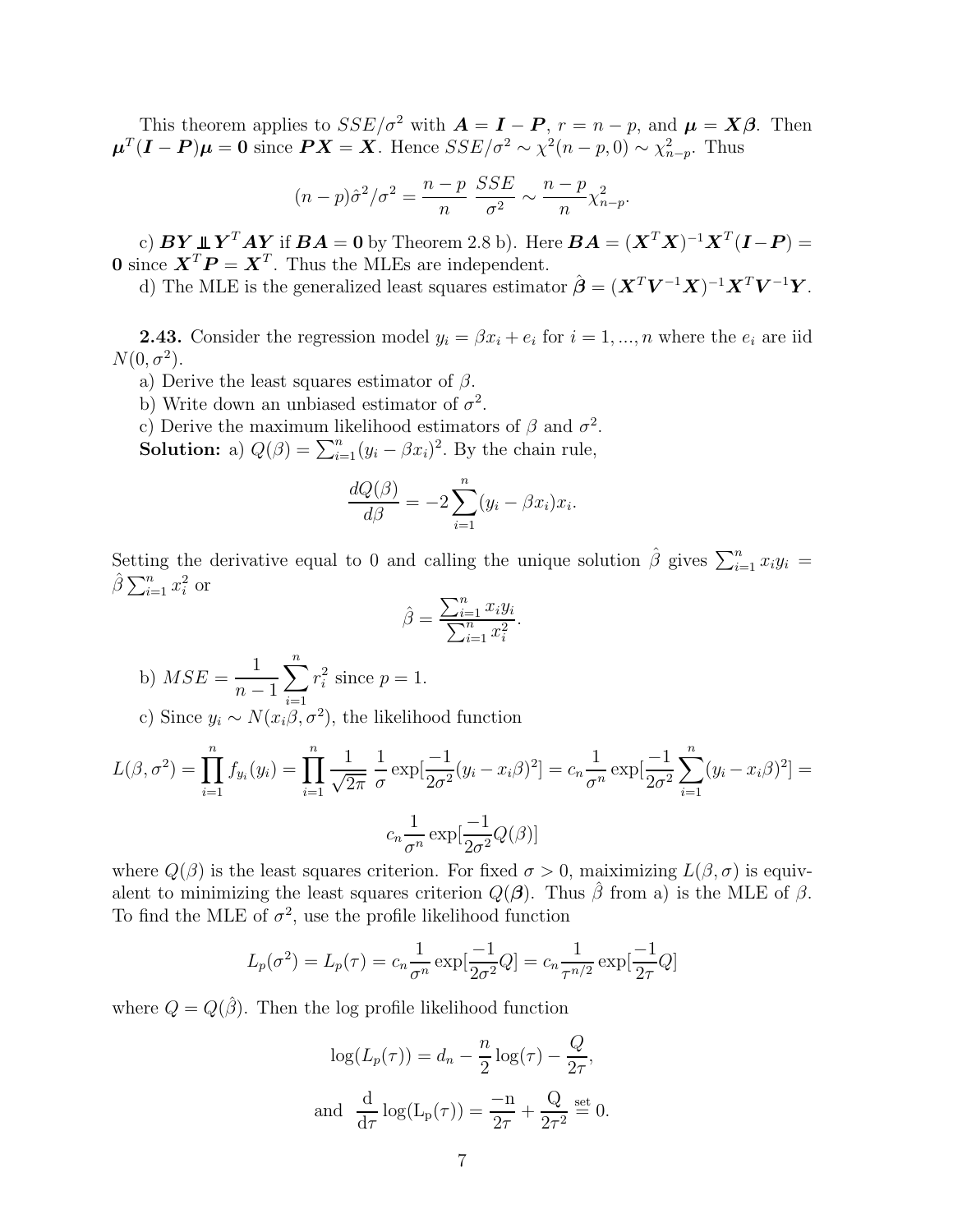Thus  $n\tau = Q$  or  $\hat{\tau} = \hat{\sigma}^2 = Q/n = \sum_{i=1}^n r_i^2/n$ , which is a unique solution. Now

$$
\frac{d^2}{d\tau^2} \log(L_p(\tau)) = \frac{n}{2\tau^2} - \frac{2Q}{2\tau^3} \bigg|_{\hat{\tau}} = \frac{n}{2\hat{\tau}^2} - \frac{2n\hat{\tau}}{2\hat{\tau}^3} = \frac{-n}{2\hat{\tau}^2} < 0.
$$

Thus  $\hat{\sigma}^2$  is the MLE of  $\sigma^2$ .

# 4) LS Estimators for  $p < 2$ :

Also see Problem 2.43.

**1.2.** Suppose that the regression model is  $Y_i = 7 + \beta X_i + e_i$  for  $i = 1, ..., n$  where the  $e_i$ are iid  $N(0, \sigma^2)$  random variables. The least squares criterion is  $Q(\eta) = \sum_{n=1}^{\infty}$  $i=1$  $(Y_i - 7 - \eta X_i)^2$ .

a) What is  $E(Y_i)$ ?

b) Find the least squares estimator  $\hat{\beta}$  of  $\beta$  by setting the first derivative  $\frac{d}{d\eta}Q(\eta)$  equal to zero.

c) Show that your  $\hat{\beta}$  is the global minimizer of the least squares criterion Q by showing that the second derivative  $\frac{d^2}{dt^2}$  $\frac{d}{d\eta^2}Q(\eta) > 0$  for all values of  $\eta$ .

Final answers: a)  $7 + \beta X_i$ b)  $\hat{\beta} = \sum (Y_i - 7)X_i / \sum X_i^2$ 

**1.3.** The location model is  $Y_i = \mu + e_i$  for  $i = 1, ..., n$  where the  $e_i$  are iid with mean  $E(e_i) = 0$  and constant variance  $VAR(e_i) = \sigma^2$ . The least squares estimator  $\hat{\mu}$ of  $\mu$  minimizes the least squares criterion  $Q(\eta) = \sum_{n=1}^{\infty}$  $i=1$  $(Y_i - \eta)^2$ . To find the least squares estimator, perform the following steps.

a) Find the derivative  $\frac{d}{dt}$  $\frac{d}{d\eta}Q$ , set the derivative equal to zero and solve for  $\eta$ . Call the solution  $\hat{\mu}$ .

b) To show that the solution was indeed the global minimizer of Q, show that  $\frac{d^2}{dt^2}$  $\frac{d}{d\eta^2}Q >$ 0 for all real  $\eta$ . (Then the solution  $\hat{\mu}$  is a local min and Q is convex, so  $\hat{\mu}$  is the global min.)

Solution:

$$
a) \frac{dQ(\eta)}{d\eta} = -2 \sum_{i=1}^{n} (Y_i - \eta).
$$

Setting the derivative equal to 0 and calling the unique solution  $\hat{\beta}$  gives  $\sum_{i=1}^{n} Y_i = n\hat{\beta}$  or  $\hat{\beta} = \overline{Y}$ .

b) The second derivative

$$
\frac{d^2Q(\eta)}{d\eta^2} = 2n > 0,
$$

hence  $\hat{\beta}$  is the global minimizer.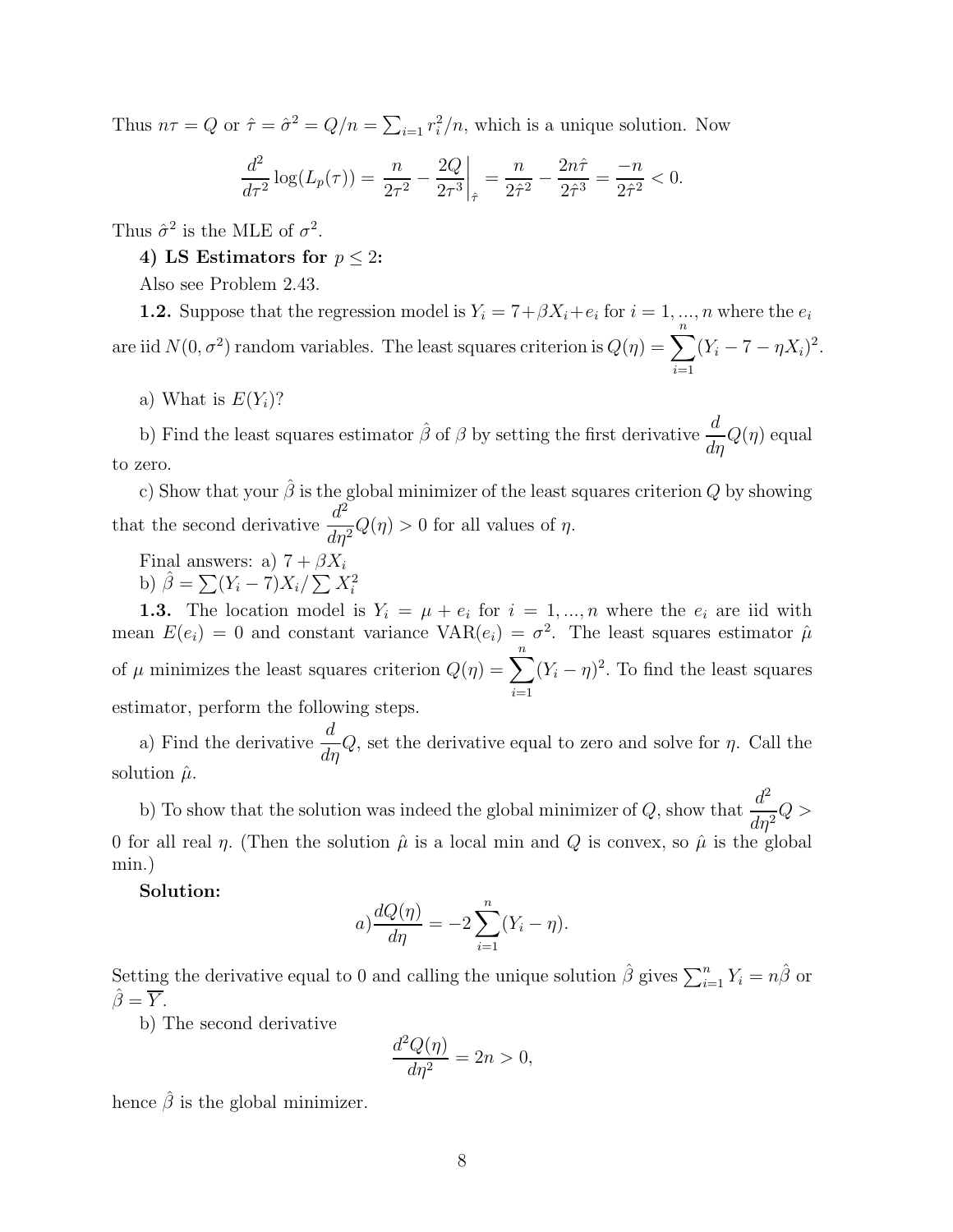1.4. The normal error model for simple linear regression through the origin is

$$
Y_i = \beta X_i + e_i
$$

for  $i = 1, ..., n$  where  $e_1, ..., e_n$  are iid  $N(0, \sigma^2)$  random variables.

a) Show that the least squares estimator for  $\beta$  is

$$
\hat{\beta} = \frac{\sum_{i=1}^{n} X_i Y_i}{\sum_{i=1}^{n} X_i^2}.
$$

b) Find  $E(\hat{\beta})$ .

c) Find VAR $(\hat{\beta})$ .

(Hint: Note that  $\hat{\beta} = \sum_{i=1}^{n} k_i Y_i$  where the  $k_i$  depend on the  $X_i$  which are treated as constants.)

See the solution of 2.36.

1.5. Suppose that the regression model is  $Y_i = 10 + 2X_{i2} + \beta_3 X_{i3} + e_i$  for  $i =$ 1,..., *n* where the  $e_i$  are iid  $N(0, \sigma^2)$  random variables. The least squares criterion is  $Q(\eta_3) = \sum^{n}$  $\frac{i=1}{i}$  $(Y_i - 10 - 2X_{i2} - \eta_3 X_{i3})^2$ . Find the least squares estimator  $\hat{\beta}_3$  of  $\beta_3$  by setting the first derivative  $\frac{d}{dt}$  $d\eta_3$  $Q(\eta_3)$  equal to zero. Show that your  $\hat{\beta}_3$  is the global minimizer

of the least squares criterion Q by showing that the second derivative  $\frac{d^2}{dt^2}$  $d\eta_3^2$  $Q(\eta_3) > 0$  for all values of  $\eta_3$ .

Final answers: a)  $\hat{\beta}_3 = \sum X_{3i}(Y_i - 10 - 2X_{2i}) / \sum X_{3i}^2$ . The second partial derivative  $= 2 \sum X_{3i}^2 > 0.$ 

**1.31.** For the simple linear regression model,  $Y_i = \beta_1 + x_i\beta_2 + e_i$  for  $i = 1, ..., n$  or  $\boldsymbol{Y} = \boldsymbol{X}\boldsymbol{\beta} + \boldsymbol{e}$  where  $\boldsymbol{X} = \begin{bmatrix} 1 & x \end{bmatrix}$  and  $\boldsymbol{\beta} = (\beta_1 \ \beta_2)^T$ . Find  $\hat{\beta}_1$  and  $\hat{\beta}_2$  by minimizing the least squares criterion.

**Solution:** The LS criterion  $Q(\beta_1, \beta_2) = \sum_{i=1}^n (Y_i - \beta_1 - x_i\beta_2)^2$ . By the **chain rule**,

$$
\frac{\partial Q}{\partial \beta_1} = -2 \sum_{i=1}^n (Y_i - \beta_1 - \beta_2 X_i)
$$

and

$$
\frac{\partial^2 Q}{\partial \beta_1^2} = 2n.
$$

Similarly,

$$
\frac{\partial Q}{\partial \beta_2} = -2 \sum_{i=1}^n X_i (Y_i - \beta_1 - \beta_2 X_i)
$$

and

$$
\frac{\partial^2 Q}{\partial \beta_2^2} = 2 \sum_{i=1}^n X_i^2.
$$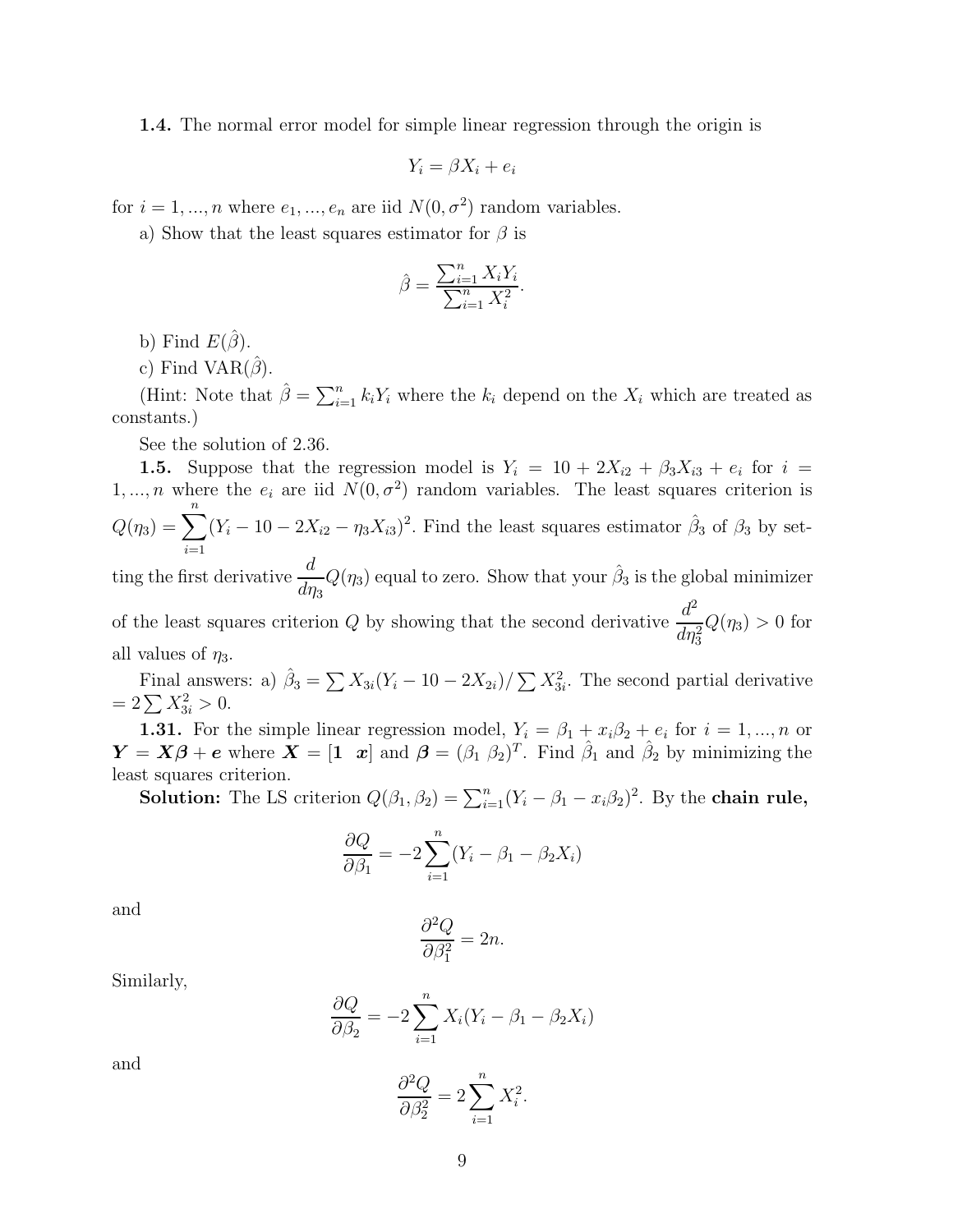Setting the first partial derivatives to zero and calling the solutions  $\hat{\beta}_1$  and  $\hat{\beta}_2$  shows that the OLS estimators  $\hat{\beta}_1$  and  $\hat{\beta}_2$  satisfy the **normal equations**:

$$
\sum_{i=1}^{n} Y_i = n\hat{\beta}_1 + \hat{\beta}_2 \sum_{i=1}^{n} X_i \text{ and}
$$

$$
\sum_{i=1}^{n} X_i Y_i = \hat{\beta}_1 \sum_{i=1}^{n} X_i + \hat{\beta}_2 \sum_{i=1}^{n} X_i^2.
$$

The first equation gives  $\hat{\beta}_1 = \overline{Y} - \hat{\beta}_2 \overline{X}$ .

There are several equivalent formulas for the slope  $\hat{\beta}_2$ .

$$
\hat{\beta}_2 \equiv \hat{\beta} = \frac{\sum_{i=1}^n X_i Y_i - \frac{1}{n} (\sum_{i=1}^n X_i)(\sum_{i=1}^n Y_i)}{\sum_{i=1}^n X_i^2 - \frac{1}{n} (\sum_{i=1}^n X_i)^2} = \frac{\sum_{i=1}^n (X_i - \overline{X})(Y_i - \overline{Y})}{\sum_{i=1}^n (X_i - \overline{X})^2}
$$

$$
= \frac{\sum_{i=1}^n (X_i - \overline{X})Y_i}{\sum_{i=1}^n (X_i - \overline{X})^2} = \frac{\sum_{i=1}^n X_i Y_i - n\overline{X} \ \overline{Y}}{\sum_{i=1}^n X_i^2 - n(\overline{X})^2}.
$$

**2.36.** Consider the regression model  $Y_i = \beta x_i + e_i$  for  $i = 1, ..., n$  where the  $e_i$  are iid  $N(0, \sigma^2)$ .

a) Show that the least squares estimator of  $\beta$  is

$$
\hat{\beta} = \frac{\sum_{i=1}^{n} x_i Y_i}{\sum_{i=1}^{n} x_i^2}.
$$

b) Express  $\hat{\beta}$  as a linear combination of the responses and derive its mean and variance.

c) Show that  $\hat{Y}_i = \hat{\beta} x_i$  is an unbiased estimator of  $E(Y_i)$  and derive its variance.

d) Derive the maximum likelihood estimators of  $\beta$  and  $\sigma^2$ .

**Solution:** a)  $Q(\beta) = \sum_{i=1}^{n} (Y_i - \beta x_i)^2$ . By the chain rule,

$$
\frac{dQ(\beta)}{d\beta} = -2\sum_{i=1}^{n} (Y_i - \beta x_i)x_i.
$$

Setting the derivative equal to 0 and calling the unique solution  $\hat{\beta}$  gives  $\sum_{i=1}^{n} x_i Y_i =$  $\hat{\beta} \sum_{i=1}^{n} x_i^2$  or

$$
\hat{\beta} = \frac{\sum_{i=1}^{n} x_i Y_i}{\sum_{i=1}^{n} x_i^2}.
$$

b) 
$$
\hat{\beta} = \sum_{i=1}^{n} k_i Y_i
$$
 where  $k_i = x_i / \sum_{j=1}^{n} x_j^2$ . Hence  $E(\hat{\beta}) = \sum_{i=1}^{n} k_i E(Y_i) = \sum_{i=1}^{n} k_i \beta x_i = \beta \sum_{i=1}^{n} x_i^2 / \sum_{j=1}^{n} x_j^2 = \beta$ .  $V(\hat{\beta}) = \sum_{i=1}^{n} k_i^2 V(Y_i) = \sigma^2 \sum_{i=1}^{n} k_i^2$  using  $Y_i = Y_i | x_i$  has  $V(Y_i) = \sigma^2$ .  
Note that  $\sum_{i=1}^{n} k_i^2 = 1 / \sum_{i=1}^{n} x_i^2$ .

c)  $E(\hat{Y}_i) = \beta x_i = E(Y_i) = E(Y_i|x_i)$ , suppressing the conditioning.  $V(\hat{Y}_i) = V(\hat{\beta}x_i) =$  $x_i^2 V(\hat{\beta}) = \sigma^2 x_i^2 / \sum_{j=1}^n x_j^2$  by b).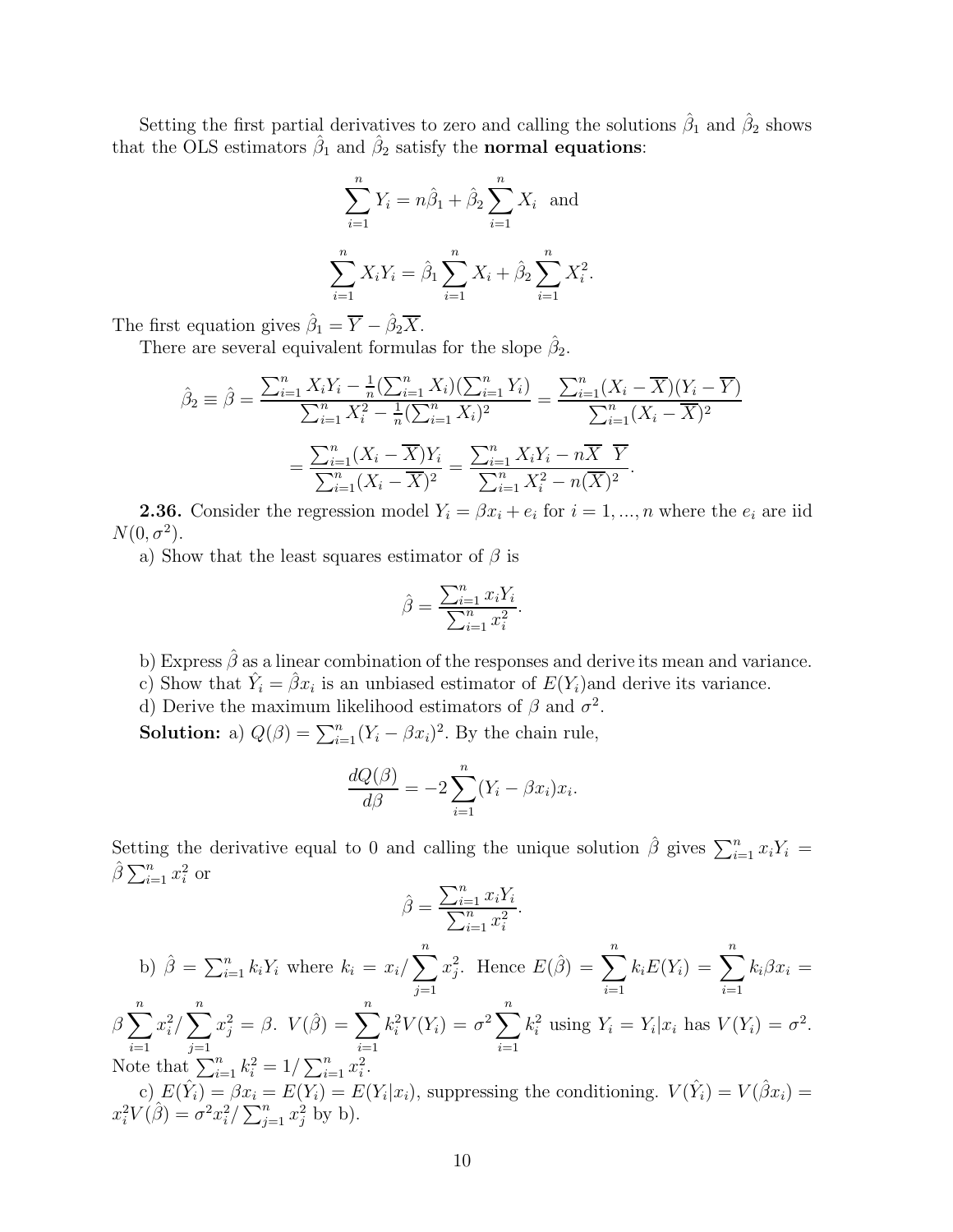d) Under this normal model, the MLE of  $\beta$  is  $\hat{\beta}$  and the MLE of  $\sigma^2$  is

$$
\hat{\sigma}^2 = \frac{1}{n} \sum_{i=1}^n r_i^2 = \frac{n-p}{n} \text{ MSE}
$$

with  $p=1$ .

**2.44.** Let  $Y_1$  and  $Y_2$  be iindependent random variables with mean  $\theta$  and  $2\theta$  respectively. Find the least squares estimate of  $\theta$  and the residual sum of squares.

Solution:

$$
\boldsymbol{Y} = \boldsymbol{X}\boldsymbol{\beta} + \boldsymbol{e} = \left(\begin{array}{c} Y_1 \\ Y_2 \end{array}\right) = \left(\begin{array}{c} 1 \\ 2 \end{array}\right) \theta + \left(\begin{array}{c} e_1 \\ e_2 \end{array}\right).
$$

Then

$$
\hat{\theta} = (\mathbf{X}^T \mathbf{X})^{-1} \mathbf{X}^T \mathbf{Y} = \left[ (1 \ 2) \left( \begin{array}{c} 1 \\ 2 \end{array} \right) \right]^{-1} (1 \ 2) \left( \begin{array}{c} Y_1 \\ Y_2 \end{array} \right) = \frac{Y_1 + 2Y_2}{5}
$$
  
Now  $\hat{\mathbf{Y}} = \mathbf{X} \hat{\theta} = \left( \begin{array}{c} 1 \\ 2 \end{array} \right) \frac{Y_1 + 2Y_2}{5} = \left( \begin{array}{c} \frac{Y_1 + 2Y_2}{5} \\ \frac{2Y_1 + 4Y_2}{5} \end{array} \right).$ 

.

Thus

$$
RSS = \left(Y_1 - \frac{Y_1 + 2Y_2}{5}\right)^2 + \left(Y_2 - \frac{2Y_1 + 4Y_2}{5}\right)^2.
$$

1.32. Consider the following two simple linear regression models: Model I:  $Y_i = \beta_0 + \beta_1 x_i + e_i$ 

Model II:  $Y_i = \beta_1 x_i + e_i$ 

with  $e_i$  iid with mean 0 and variance  $\sigma^2$  and  $i = 1, ..., n$ ,

a) State (but do not derive) the least squares estimators of  $\beta_1$  for both models. Are these estimators "BLUE"? Why or why not. Quote the relevant theorem(s) in support of your assertation.

b) Prove than 
$$
V(\hat{\beta}_1) = \sigma^2 / \sum_{i=1}^n (x_i - \overline{x})^2
$$
 for model I, and  $V(\hat{\beta}_1) = \sigma^2 / \sum_{i=1}^n (x_i)^2$  for  
del II

model II.

c) Referring to b), show that the variance  $V(\hat{\beta}_1)$  for Model I is never smaller than the variance  $V(\hat{\beta}_1)$  for model II.

Solution: a) Model I:

$$
\hat{\beta}_1 = \frac{\sum_{i=1}^n (X_i - \overline{X})Y_i}{\sum_{j=1}^n (x_j - \overline{x})^2} = \sum_{i=1}^n k_i Y_i \text{ with } k_i = \frac{x_i - \overline{x}}{\sum_{j=1}^n (x_j - \overline{x})^2}.
$$

Model II:

$$
\hat{\beta}_1 = \frac{\sum_{i=1}^n x_i Y_i}{\sum_{j=1}^n x_j^2} = \sum_{i=1}^n k_i Y_i
$$
 with  $k_i = \frac{x_i}{\sum_{j=1}^n x_j^2}$ .

The models are full rank, so the estimators are BLUE.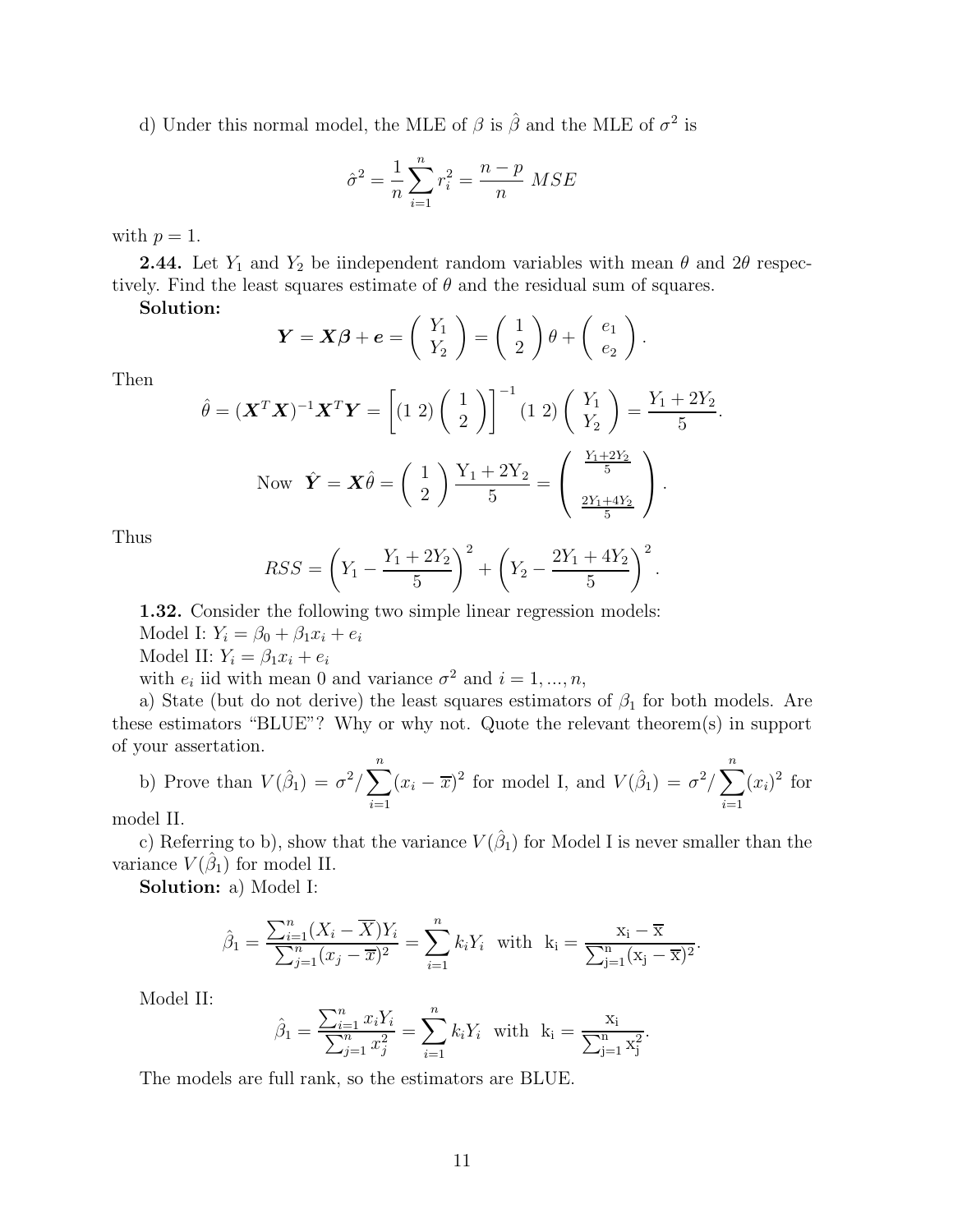b) Model I:

$$
V(\hat{\beta}_1) = \sum_{i=1}^n k_i^2 V(Y_i) = \sigma^2 \sum_{i=1}^n k_i^2 = \sigma^2 \frac{\sum_{i=1}^n (x_i - \overline{x})^2}{[\sum_{j=1}^n (x_j - \overline{x})^2]^2} = \sigma^2 / \sum_{i=1}^n (x_i - \overline{x})^2.
$$

Model II:

$$
V(\hat{\beta}_1) = \sum_{i=1}^n k_i^2 V(Y_i) = \sigma^2 \sum_{i=1}^n k_i^2 = \sigma^2 \frac{\sum_{i=1}^n x_i^2}{[\sum_{j=1}^n x_j^2]^2} = \sigma^2 / \sum_{i=1}^n x_i^2.
$$

c) The result follows if  $\sum_{i=1} x_i^2 \ge \sum_{i=1} (x_i - \overline{x})^2$ , but  $\sum_{i=1}^n (x_i - \mu)^2$  is the least squares criterion for the model  $x_i = \mu + e_i$ , and the criterion is minimized by the least squares estimator  $\hat{\mu} = \overline{x}$ . Hence using  $\tilde{\mu} = 0$  gives a least squares criterion at least as large as that using  $\hat{\mu}$ , and the result holds.

### 5) WLS:

See Problem 2.41 d) under Topic 3 if  $V$  is diagonal.

### 6) Non-full rank linear models:

**3.12.** Consider the linear regression model  $Y_i = \beta_1 + \beta_2 x_{i2} + \cdots + \beta_p x_{ip} + e_i$  or  $\mathbf{Y} = \mathbf{X}\boldsymbol{\beta} + \boldsymbol{e}$  where  $\mathbf{Y} \sim N_n(\mathbf{X}\boldsymbol{\beta}, \sigma^2\mathbf{I})$ . Assume  $\mathbf{X}$  is  $n \times p$  with  $rank(\mathbf{X}) = r \leq p$ .

a) Give expressions for SSE and SSR using matrix notation.

b) Find  $E(SSE)$  and  $E(SSR)$ .

c) Find the distribution of i) SSE, ii) SSR, and iii) MSR/MSE under the assumption  $\beta_2=\cdots=\beta_p=0.$ 

**Solution:** a) 
$$
SSE = \mathbf{Y}^T (\mathbf{I} - \mathbf{P}) \mathbf{Y}
$$
 and  $SSR = \mathbf{Y}^T (\mathbf{P} - \frac{1}{n} \mathbf{1} \mathbf{1}^T) \mathbf{Y} = \mathbf{Y}^T (\mathbf{P} - \mathbf{P}_1) \mathbf{Y}$   
where  $\mathbf{P}_1 = \frac{1}{n} \mathbf{1} \mathbf{1}^T = \mathbf{1} (\mathbf{1}^T \mathbf{1})^{-1} \mathbf{1}^T$  is the projection matrix on  $C(\mathbf{1})$ .

b) 
$$
E(MSE) = \sigma^2
$$
, so  $E(SSE) = (n - r)\sigma^2$ . By a) and Theorem 2.5,

$$
E(SSR) = \boldsymbol{\beta}^T \boldsymbol{X}^T (\boldsymbol{P} - \frac{\mathbf{1} \mathbf{1}^T}{n}) \boldsymbol{X} \boldsymbol{\beta} + tr[\sigma^2 (\boldsymbol{P} - \frac{\mathbf{1} \mathbf{1}^T}{n})] = \boldsymbol{\beta}^T \boldsymbol{X}^T (\boldsymbol{P} - \frac{\mathbf{1} \mathbf{1}^T}{n}) \boldsymbol{X} \boldsymbol{\beta} + \sigma^2 (r - 1).
$$

When  $H_0$  is true  $\mathbf{X}\boldsymbol{\beta} = \mathbf{1}\beta_1$  and  $E(SSR) = \sigma^2(r-1)$ .

c) By Theorem 2.14 g), if  $\boldsymbol{Y} \sim N_n(\boldsymbol{\mu}, \sigma^2 \boldsymbol{I})$  then  $\frac{\boldsymbol{Y}^T \boldsymbol{A} \boldsymbol{Y}}{\sigma^2}$  $\frac{d^{2}A\boldsymbol{Y}}{\sigma^{2}}\sim\chi^{2}\left(\boldsymbol{\beta}\right)$ a,  $\boldsymbol{\mu}^T\boldsymbol{A}\boldsymbol{\mu}$  $2\sigma^2$ ) iff  $\boldsymbol{A}$  is idempotent with rank $(A) = tr(A) = a$ .

i) Theorem 2.14 g) applies to  $SSE/\sigma^2$  with  $\mathbf{A} = \mathbf{I} - \mathbf{P}$  and  $a = n-r$ . Since  $\mathbf{\mu} = \mathbf{X}\boldsymbol{\beta}$ , and  $\mu^T(I - P)\mu = 0$  since  $PX = X$ . Hence  $SSE/\sigma^2 \sim \chi^2(n - r, 0) \sim \chi^2_{n-r}$ . Thus  $SSE \sim \sigma^2 \chi^2_{n-r}$  regardless of whether  $H_0$  is true or false.

ii) Theorem 2.14 g) applies to  $SSR/\sigma^2$  with  $\mathbf{A} = \mathbf{P} - \mathbf{P}_1$  and  $a = r - 1$ . If  $H_0$  is true, then  $\mu = 1\beta_1$  and and  $\mu^T (P - P_1)\mu = 0$  since 1 is the first column of X and  $P_1$  is the projection matrix on  $C(1)$ . Thus  $P1 = P_1 1 = 1$ . Hence  $SSR/\sigma^2 \sim \chi^2(r-1,0) \sim \chi^2_{r-1}$ . Thus  $SSR \sim \sigma^2 \chi^2_{r-1}$ .

iii) SSE and SSR are independent by Craig's theorem since  $(I - P)(P - P_1)$  $P - P_1 - P + P_1 = 0$ . MSE = SSE/(n-r) and MSR = SSR/(r-1). Thus

$$
MSE/MSR = \frac{SSR/[\sigma^2(r-1)]}{SSE/[\sigma^2(n-r)]} \sim F_{r-1,n-r}.
$$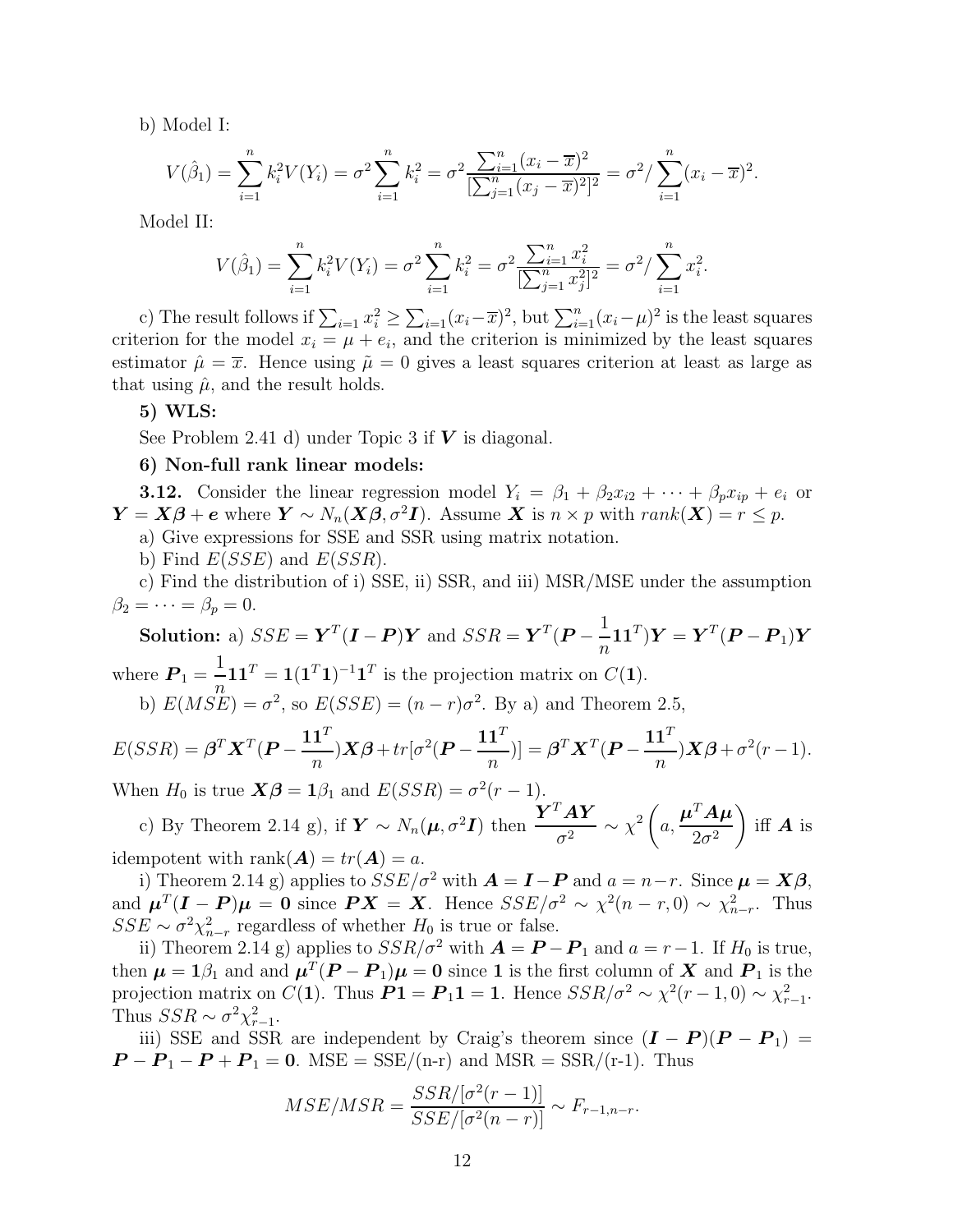#### 7) Estimability and the Gauss Markov Theorem:

**3.13.** Consider the linear regression model  $\mathbf{Y} = \mathbf{X}\boldsymbol{\beta} + \boldsymbol{e}$  where  $\mathbf{Y} \sim N_n(\mathbf{X}\boldsymbol{\beta}, \sigma^2\mathbf{I}).$ Assume X is  $n \times p$  with  $rank(X) = r \leq p$ .

- a) i) Define what is meant by an estimable linear function of  $\beta$ .
- ii) Write down the least squares estimator of an estimable function of  $\beta$ .
- iii) Write down an unbiased estimator of  $\sigma^2$ .
- b) Show the estimators of part a) ii) and iii) are unbiased.
- c) State the Gauss Markov Theorem.

d) Give expressions for SSE and SSR using matrix notation.

**Solution:** a) i) Let **a** and **b** be constant vectors. Then  $a^T\beta$  is estimable if there exists a linear unbiased estimator  $\boldsymbol{b}^T \boldsymbol{Y}$  so  $E(\boldsymbol{b}^T \boldsymbol{Y}) = \boldsymbol{a}^T \boldsymbol{\beta}$ . Also, the quantity  $\boldsymbol{a}^T \boldsymbol{\beta}$  is estimable iff  $a^T = b^T X$  iff  $a = X^T b$  iff  $a \in C(X^T)$ .

ii) Let a least squares estimator  $\hat{\boldsymbol{\beta}}$  be any solution to the normal equations  $\boldsymbol{X}^T\boldsymbol{X}\hat{\boldsymbol{\beta}}=$  $\boldsymbol{X}^T \boldsymbol{Y}$ . Then the least squares estimator of  $\boldsymbol{a}^T \boldsymbol{\beta}$  is  $\boldsymbol{a}^T \hat{\boldsymbol{\beta}} = \boldsymbol{b}^T \boldsymbol{X} \hat{\boldsymbol{\beta}} = \boldsymbol{b}^T \boldsymbol{P} \boldsymbol{Y}$ .

- iii)  $MSE = \boldsymbol{Y}^T(\boldsymbol{I} \boldsymbol{P})\boldsymbol{Y}/(n-r) = SSE/(n-r).$
- b) ii)  $E(\boldsymbol{b}^T \boldsymbol{P} \boldsymbol{Y}) = \boldsymbol{b}^T \boldsymbol{P} \boldsymbol{X} \boldsymbol{\beta} = \boldsymbol{b}^T \boldsymbol{X} \boldsymbol{\beta} = \boldsymbol{a}^T \boldsymbol{\beta}.$

iii)  $E(SSE) = E(Y<sup>T</sup>(\mathbf{I} - \mathbf{P})Y) = tr[\sigma^{2}(\mathbf{I} - \mathbf{P})\mathbf{I}] + \boldsymbol{\mu}^{T}(\mathbf{I} - \mathbf{P})\boldsymbol{\mu}$  by Theorem 2.5 where  $\mu = X\beta$ . Hence  $E(SSE) = \sigma^2(tr(\mathbf{I} - \mathbf{P}) = \sigma^2(n-r)$ . Hence  $E(MSE) =$  $E(SSE)/(n-r) = \sigma^2$ .

c) If  $a^T \beta$  is estimable and a least squares estimator  $\hat{\beta}$  is any solution to the normal equations  $\boldsymbol{X}^T \boldsymbol{X} \hat{\boldsymbol{\beta}} = \boldsymbol{X}^T \boldsymbol{Y}$ , then  $\boldsymbol{a}^T \hat{\boldsymbol{\beta}}$  is the unique BLUE of  $\boldsymbol{a}^T \boldsymbol{\beta}$ .

d)  $SSE = \boldsymbol{Y}^T(\boldsymbol{I} - \boldsymbol{P})\boldsymbol{Y}$  and  $SSR = \boldsymbol{Y}^T(\boldsymbol{P} - \frac{1}{n})$  $\overline{n}$  $(\mathbf{11}^T)\mathbf{Y} = \mathbf{Y}^T(\mathbf{P} - \mathbf{P}_1)\mathbf{Y}$  where  $P_1 = \frac{1}{n}$  $\overline{n}$  $\mathbf{11}^T = \mathbf{1}(\mathbf{1}^T \mathbf{1})^{-1} \mathbf{1}^T$  is the projection matrix on  $C(\mathbf{1})$ .

**3.14.** Let  $E(Y) = X\beta$  where Y is  $3 \times 1$ , X is  $3 \times 2$ , and  $\beta$  is  $2 \times 1$ . Let

|                                              | 20 |   |                                                            | 3 |  |
|----------------------------------------------|----|---|------------------------------------------------------------|---|--|
| i) $X = \begin{pmatrix} 1 & 1 \end{pmatrix}$ |    |   | and ii) $\mathbf{X} = \begin{bmatrix} 2 & 4 \end{bmatrix}$ |   |  |
|                                              |    | ാ |                                                            |   |  |

a) In each of cases i) and ii), state whether  $\beta$  is estimable and explain your answer.

b) If the answer is "yes," then determine the matrix  $\mathbf{B}$  in  $\boldsymbol{\beta} = \mathbf{B}\mathbf{Y}$ .

c) If the answer is "no," then produce one estimable parametric function and its unbiased estimator.

**Solution:** a) Note that  $\beta$  is estimable for i) since  $X$  for i) has full rank 2. Note that  $\beta$  is not estimable for ii) since X for ii) does not have full rank  $(rank(X) = 1)$ .

b)

$$
\boldsymbol{B} = (\boldsymbol{X}^T \boldsymbol{X})^{-1} \boldsymbol{X}^T = \left( \begin{bmatrix} 2 & 1 & 0 \\ 0 & 1 & 2 \end{bmatrix} \begin{bmatrix} 2 & 0 \\ 1 & 1 \\ 0 & 2 \end{bmatrix} \right)^{-1} \boldsymbol{X}^T = \begin{bmatrix} 5 & 1 \\ 1 & 5 \end{bmatrix}^{-1} \boldsymbol{X}^T.
$$

If

$$
\boldsymbol{A} = \left[ \begin{array}{cc} a_{11} & a_{12} \\ a_{21} & a_{22} \end{array} \right]
$$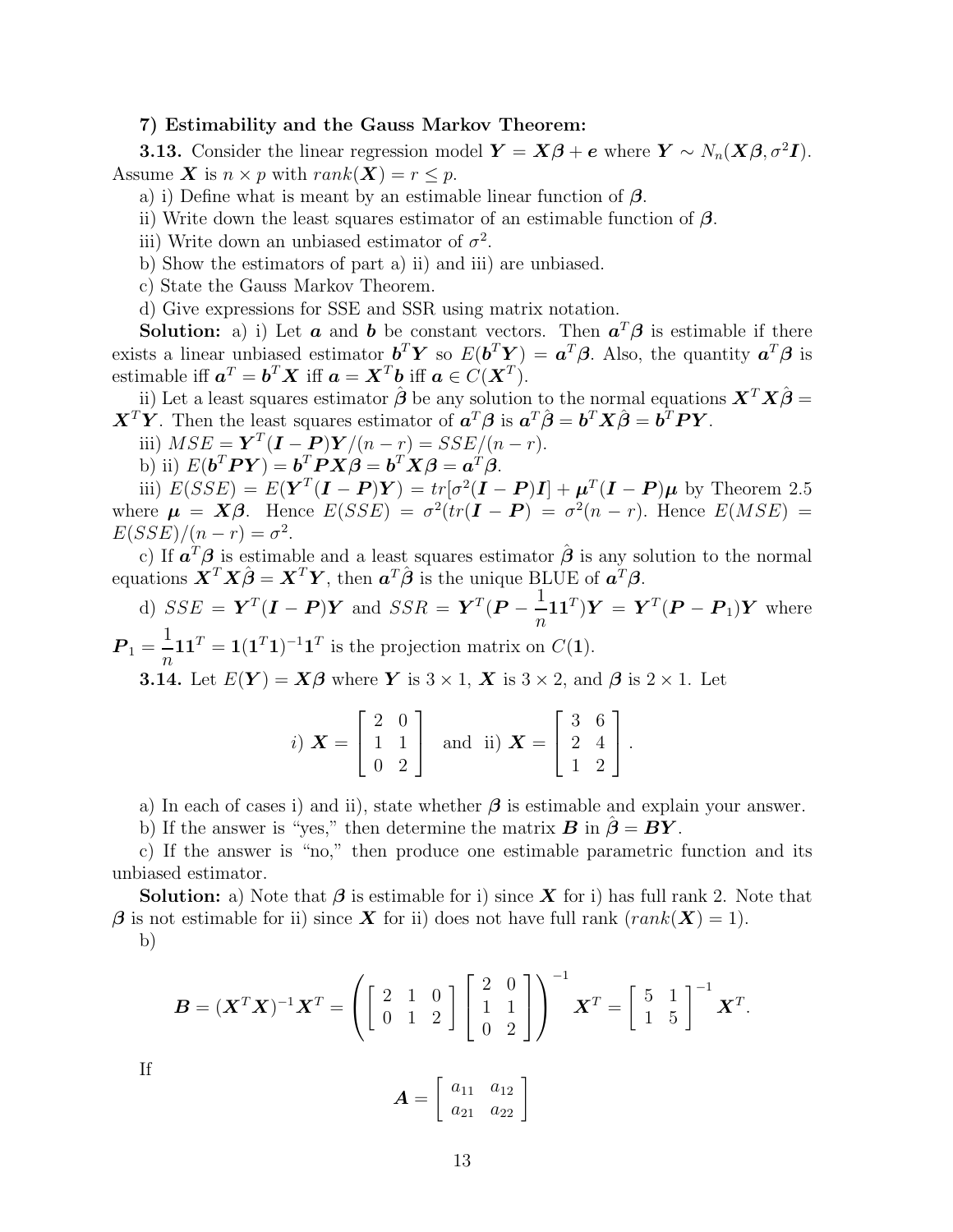and  $d = a_{11}a_{22} - a_{21}a_{12} \neq 0$ , then

$$
\boldsymbol{A}^{-1} = \frac{1}{d} \left[ \begin{array}{cc} a_{22} & -a_{12} \\ -a_{21} & a_{11} \end{array} \right].
$$

Thus

$$
\boldsymbol{B} = \frac{1}{24} \left[ \begin{array}{rr} 5 & -1 \\ -1 & 5 \end{array} \right] \left[ \begin{array}{rr} 2 & 1 & 0 \\ 0 & 1 & 2 \end{array} \right] = \frac{1}{24} \left[ \begin{array}{rr} 10 & 4 & -2 \\ -2 & 4 & 10 \end{array} \right].
$$

c) Note that  $\boldsymbol{b}^T \boldsymbol{Y}$  is an unbiased estimator of  $\boldsymbol{b}^T \boldsymbol{X} \boldsymbol{\beta} = \boldsymbol{a}^T \boldsymbol{\beta}$  with  $\boldsymbol{a}^T = \boldsymbol{b}^T \boldsymbol{X}$ . If  $\mathbf{b} = \mathbf{1}$ , then

$$
\mathbf{a}^T = \mathbf{1}^T \mathbf{X} = (1 \ 1 \ 1) \begin{bmatrix} 3 & 6 \\ 2 & 4 \\ 1 & 2 \end{bmatrix} = (6 \ 12).
$$

Thus the estimable function  $a^T \beta = 6\beta_1 + 12\beta_2$  has unbiased estimator  $b^T Y = 1^T Y =$  $Y_1 + Y_2 + Y_3$ .

The function  $a^T \beta$  is estimable iff  $a \in C(X^T)$  iff  $a = c(1 \ 2)^T$  for some nonzero constant *c*. Thus  $(1 \t2)\boldsymbol{\beta} = \beta_1 + 2\beta_2$  is estimable.

The function  $a^T \beta$  is estimable iff  $a^T = b^T X$  for some constant vector **b**. Let

$$
\boldsymbol{a}^T = \begin{pmatrix} 1 & 1 & 1 \end{pmatrix} \begin{bmatrix} 3 & 6 \\ 2 & 4 \\ 1 & 2 \end{bmatrix} = \begin{pmatrix} 6 & 12 \end{pmatrix}.
$$

Then  $a^T \beta = 6\beta_1 + 12\beta_2$  has unbiased estimator  $a^T \hat{\beta} = b^T P Y$  where

$$
\boldsymbol{P} = \begin{bmatrix} 3 \\ 2 \\ 1 \end{bmatrix} \begin{bmatrix} 3 & 2 & 1 \end{bmatrix} \begin{bmatrix} 3 \\ 2 \\ 1 \end{bmatrix}^{-1} (3 \ 2 \ 1) = \frac{1}{14} \begin{bmatrix} 9 & 6 & 3 \\ 6 & 4 & 2 \\ 3 & 2 & 1 \end{bmatrix}.
$$

Since  $\mathbf{b} = 1$ , the unbiased estimator is

$$
\frac{1}{14}(18 \quad 12 \quad 6) \begin{bmatrix} Y_1 \\ Y_2 \\ Y_3 \end{bmatrix} = \frac{18}{14}Y_1 + \frac{12}{14}Y_2 + \frac{6}{14}Y_3.
$$

#### 8) Hypothesis Testing:

See Problem 2.37 b) and Problem 3.12 c) iii).

**2.39.** Consider the usual full rank model  $Y = X\beta + e$  where X is  $n \times p$  and  $\boldsymbol{e} \sim N_n(\boldsymbol{0}, \sigma^2 \boldsymbol{I}_n)$ . Let  $\boldsymbol{\beta} = (\boldsymbol{\beta}_1^T \; \boldsymbol{\beta}_2^T)$  $(T<sub>2</sub>)<sup>T</sup>$  where  $\beta<sub>i</sub>$  is  $p<sub>i</sub> \times 1$ .

a) Write down the complete ANOVA table for the test  $H_0$  :  $\beta_2 = 0$ , including the expected mean squares.

b) Prove that  $SSE(R) - SSE$  and  $MSE$  are independent.

c) If  $H_0$  is true, show  $F_R \sim F_{p_2,n-p}$ .

Solution: a)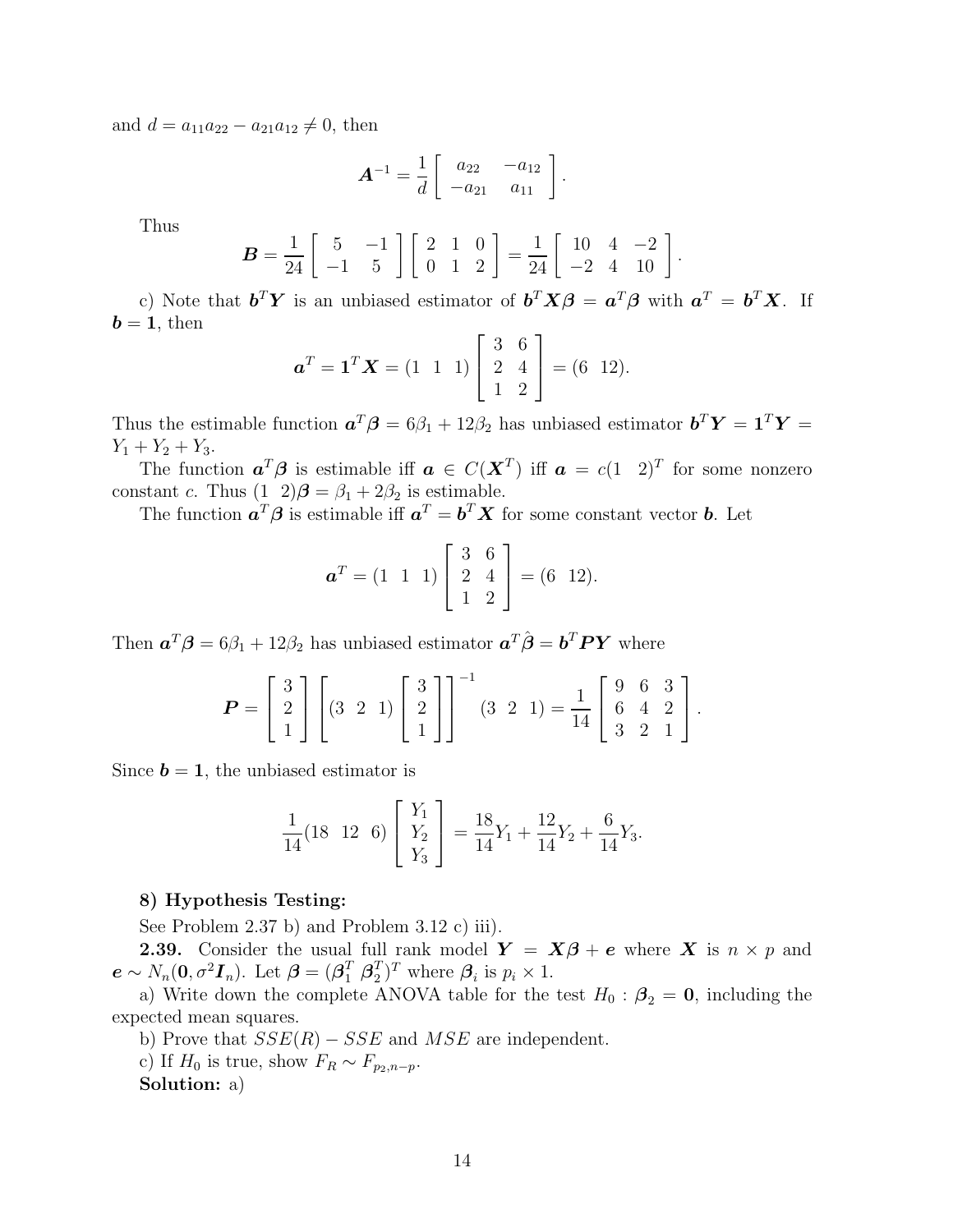| Source |       | SS                                                                                                                                         | MS  | E(MS)      |                                                                                                                                                             |
|--------|-------|--------------------------------------------------------------------------------------------------------------------------------------------|-----|------------|-------------------------------------------------------------------------------------------------------------------------------------------------------------|
|        |       | Reduced $n - p_1$ $SSE(R) = \mathbf{Y}^T (\mathbf{I} - \mathbf{P}_1) \mathbf{Y}$ $MSE(R)$ $E(MSE(R))$ $F_R = \frac{SSE(R) - SSE}{p_2 MSE}$ |     |            |                                                                                                                                                             |
| Full   | $n-p$ | $SSE = \boldsymbol{Y}^T(\boldsymbol{I}-\boldsymbol{P})\boldsymbol{Y}$                                                                      | MSE | $\sigma^2$ | $\boldsymbol{Y}^T (\boldsymbol{P}-\boldsymbol{P}_1) \boldsymbol{Y}/p_2$<br>$\overline{\boldsymbol{Y}^T}(\boldsymbol{I}-\boldsymbol{P})\boldsymbol{Y}/(n-p)$ |

where

$$
E(MSE(R)) = \frac{1}{n-p_1} [\sigma^2 tr(\boldsymbol{I} - \boldsymbol{P}_1) + \boldsymbol{\beta}^T \boldsymbol{X}^T (\boldsymbol{I} - \boldsymbol{P}_1) \boldsymbol{X} \boldsymbol{\beta}] = \frac{1}{n-p_1} [\sigma^2 (n-p_1) + \boldsymbol{\beta}^T \boldsymbol{X}^T (\boldsymbol{I} - \boldsymbol{P}_1) \boldsymbol{X} \boldsymbol{\beta}].
$$

If  $H_0$  is true, then  $\boldsymbol{Y} \sim N_n(\boldsymbol{X}_1 \boldsymbol{\beta}_1, \sigma^2 \boldsymbol{I})$ , and  $E(MSE(R)) = \sigma^2$ .

b) Need to show that  $SSE(R) - SSE = \mathbf{Y}^T(\mathbf{P} - \mathbf{P}_1)\mathbf{Y}$  and  $SSE = \mathbf{Y}^T(\mathbf{I} - \mathbf{P})\mathbf{Y}$ are independent. This result follows from Craig's Theorem since  $(P - P_1)(I - P) =$  $P - P_1 - P + P_1 = 0.$ 

c) By Theorem 2.14 g), if  $\boldsymbol{Y} \sim N_n(\boldsymbol{\mu}, \sigma^2 \boldsymbol{I})$  then  $\frac{\boldsymbol{Y}^T \boldsymbol{A} \boldsymbol{Y}}{\sigma^2}$  $\frac{d^{2}A\boldsymbol{Y}}{\sigma^{2}}\sim\chi^{2}\left(\boldsymbol{\beta}\right)$ r,  $\boldsymbol{\mu}^T\boldsymbol{A}\boldsymbol{\mu}$  $2\sigma^2$ ) iff  $\boldsymbol{A}$  is idempotent with rank $(A) = tr(A) = r$ .

This theorem applies to  $SSE/\sigma^2$  with  $\mathbf{A} = \mathbf{I} - \mathbf{P}$  and  $r = n - p$ . Then  $\mathbf{\mu} = \mathbf{X}\boldsymbol{\beta}$ , and  $\mu^T(I - P)\mu = 0$  since  $PX = X$ . Hence  $SSE/\sigma^2 \sim \chi^2(n-p, 0) \sim \chi^2_{n-p}$ . Similarly, when  $H_0$  is true, the theorem applies to  $\boldsymbol{Y}^T(\boldsymbol{P}-\boldsymbol{P}_1)\boldsymbol{Y}/\sigma^2$  with  $\boldsymbol{A} = \boldsymbol{P}-\boldsymbol{P}_1$  and  $r = p - p_1 = p_2$ . Then  $\mu = \mathbf{X}_1 \boldsymbol{\beta}_1$ , and  $\mu^T(\boldsymbol{P} - \boldsymbol{P}_1)\mu = 0$  since  $\boldsymbol{P} \mathbf{X}_1 = \boldsymbol{P}_1 \mathbf{X}_1 = \mathbf{X}_1$ . Hence  $\boldsymbol{Y}^T(\boldsymbol{P}-\boldsymbol{P}_1)\boldsymbol{Y}/\sigma^2 \sim \chi^2(p_2,0) \sim \chi^2_{p_2}$ . Thus

$$
F_R = \frac{\boldsymbol{Y}^T (\boldsymbol{P} - \boldsymbol{P}_1) \boldsymbol{Y} / p_2}{\boldsymbol{Y}^T (\boldsymbol{I} - \boldsymbol{P}) \boldsymbol{Y} / (n - p)} \sim F_{p_2, n - p}.
$$

9) Expected Value, Covariance Matrix and Large Sample Theory for least squares quantities:

See 2.42 b) i).

**1.33.** Consider the simple linear regression model  $Y = \beta_1 1 + \beta_2 x + e = X\beta + e$ where the  $e_i$  are iid with  $E(e_i) = 0$ ,  $V(e_i) = \sigma^2$ , and  $\boldsymbol{X} = [\mathbf{1} \ \boldsymbol{x}]$ . Let the residual vector  $r = Y - \tilde{Y}$ .

- a) Find  $E(\mathbf{r})$  and  $Cov(\mathbf{r})$ .
- b) Find  $Cov(\mathbf{r}, \mathbf{Y})$ .
- c) Find  $Cov(\mathbf{r}, \mathbf{Y}).$

Solution: a)  $E(r) = E[(I - P)Y] = (I - P)X\beta = 0$ .  $Cov(r) = Cov[(I - P)Y] =$  $(I - P)Cov(Y)(I - P)^{T} = \sigma^{2}(I - P).$ b)  $Cov(\boldsymbol{r}, \boldsymbol{Y}) = E([\boldsymbol{r} - E(\boldsymbol{r})][\boldsymbol{Y} - E(\boldsymbol{Y})]^T) =$ 

$$
E([(\boldsymbol{I}-\boldsymbol{P})\boldsymbol{Y}-(\boldsymbol{I}-\boldsymbol{P})E(\boldsymbol{Y})][\boldsymbol{Y}-E(\boldsymbol{Y})]^T)
$$

$$
E[(\boldsymbol{I} - \boldsymbol{P})[\boldsymbol{Y} - E(\boldsymbol{Y})][\boldsymbol{Y} - E(\boldsymbol{Y})]^T] = (\boldsymbol{I} - \boldsymbol{P})Cov(\boldsymbol{Y}) = (\boldsymbol{I} - \boldsymbol{P})\sigma^2 \boldsymbol{I} = \sigma^2 (\boldsymbol{I} - \boldsymbol{P}).
$$
  
c) Cov( $\boldsymbol{r}, \hat{\boldsymbol{Y}}$ ) = E([ $\boldsymbol{r} - E(\boldsymbol{r})][\hat{\boldsymbol{Y}} - E(\hat{\boldsymbol{Y}})]^T$ ) =  

$$
E([(\boldsymbol{I} - \boldsymbol{P})\boldsymbol{Y} - (\boldsymbol{I} - \boldsymbol{P})E(\boldsymbol{Y})][\boldsymbol{P}\boldsymbol{Y} - \boldsymbol{P}E(\boldsymbol{Y})]^T
$$
) =

 $=$